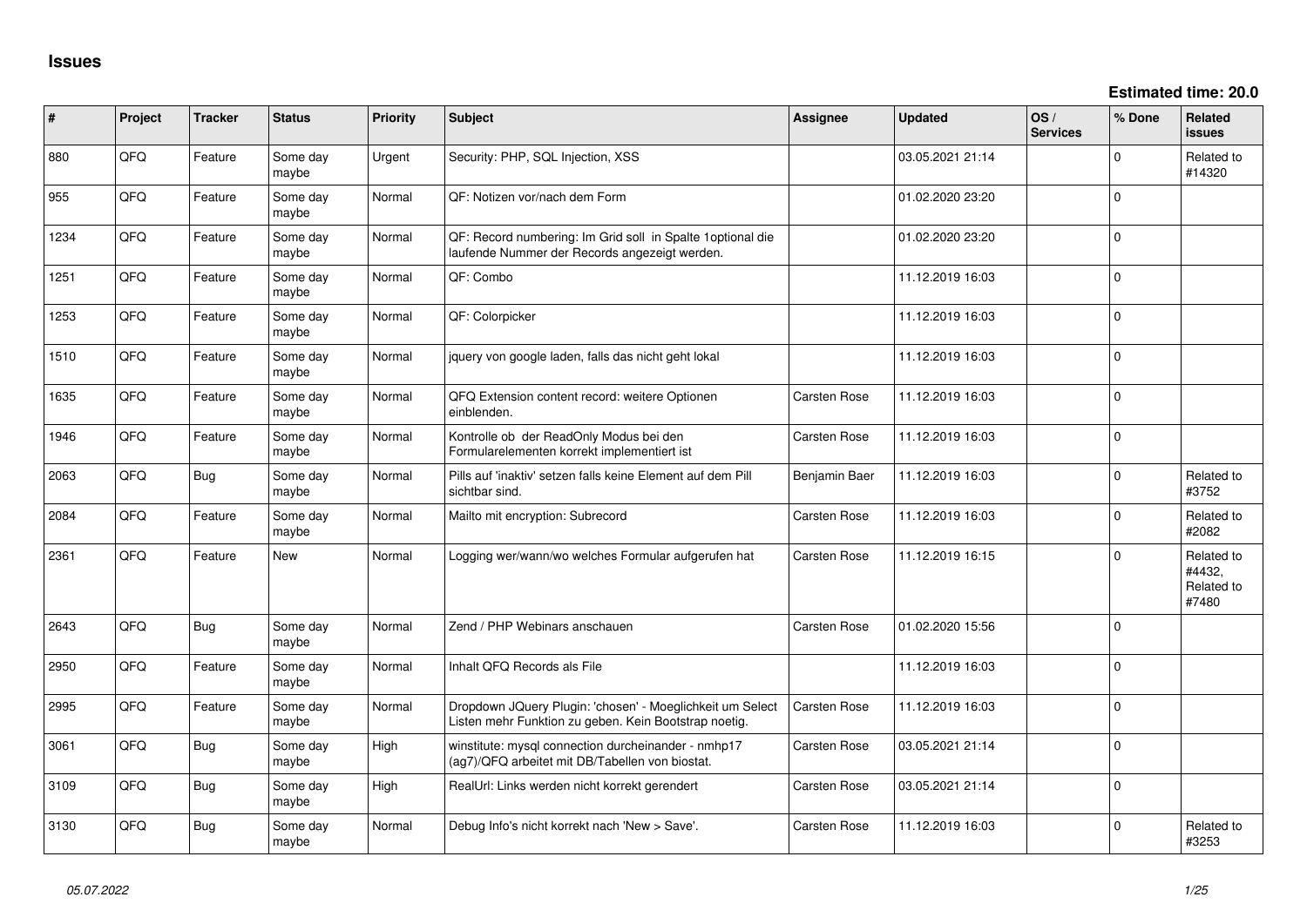| $\vert$ # | <b>Project</b> | <b>Tracker</b> | <b>Status</b>     | <b>Priority</b> | <b>Subject</b>                                                                                                                | Assignee            | <b>Updated</b>   | OS/<br><b>Services</b> | % Done      | Related<br>issues                           |
|-----------|----------------|----------------|-------------------|-----------------|-------------------------------------------------------------------------------------------------------------------------------|---------------------|------------------|------------------------|-------------|---------------------------------------------|
| 3216      | QFQ            | Feature        | Some day<br>maybe | Normal          | dynamic update für checkbox label2                                                                                            | <b>Carsten Rose</b> | 11.12.2019 16:03 |                        | $\Omega$    | Related to<br>#2081                         |
| 3267      | QFQ            | Feature        | Some day<br>maybe | Normal          | 2 Forms auf einer Seite: real + Read only                                                                                     | Carsten Rose        | 11.12.2019 16:03 |                        | $\Omega$    |                                             |
| 3273      | QFQ            | Feature        | Some day<br>maybe | Low             | Dirty Flag in Form                                                                                                            | <b>Carsten Rose</b> | 11.12.2019 16:02 |                        | $\Omega$    |                                             |
| 3285      | QFQ            | Feature        | Some day<br>maybe | Normal          | Zeichenlimit pro Feld: textarea / editor                                                                                      | <b>Carsten Rose</b> | 11.12.2019 16:02 |                        | $\Omega$    |                                             |
| 3291      | QFQ            | Feature        | Some day<br>maybe | Normal          | AutoCron websiteToken                                                                                                         | <b>Carsten Rose</b> | 11.12.2019 16:02 |                        | $\Omega$    | Related to<br>#4250                         |
| 3331      | QFQ            | Feature        | Some day<br>maybe | Normal          | Default Tooltip fuer page? Links: mit Form und Record ID                                                                      | <b>Carsten Rose</b> | 11.12.2019 16:02 |                        | $\Omega$    |                                             |
| 3332      | QFQ            | Feature        | Some day<br>maybe | Normal          | Uploads: Thumbnails, Details zum hochgeladenen File                                                                           | Carsten Rose        | 11.12.2019 16:02 |                        | $\Omega$    | Related to<br>#3264,<br>Related to<br>#5333 |
| 3349      | QFQ            | Bug            | Some day<br>maybe | Normal          | config.qfq.ini: a) vertraegt keine '=' im Value (z.B. Passwort),<br>b) Values sollten in ticks einschliessbar sein (spaces, ) | <b>Carsten Rose</b> | 11.12.2019 16:02 |                        | $\Omega$    |                                             |
| 3350      | QFQ            | Feature        | Some day<br>maybe | Normal          | FormEditor: Hilfetext hinter 'checktype'                                                                                      | <b>Carsten Rose</b> | 11.12.2019 16:02 |                        | $\mathbf 0$ |                                             |
| 3385      | QFQ            | Feature        | Some day<br>maybe | Normal          | templateGroup: insert/update/delete non primary records                                                                       | Carsten Rose        | 11.12.2019 16:02 |                        | $\Omega$    |                                             |
| 3415      | QFQ            | Feature        | Some day<br>maybe | Normal          | FE Login Box Templatefile                                                                                                     | Benjamin Baer       | 11.12.2019 16:02 |                        | $\Omega$    |                                             |
| 3432      | QFQ            | Feature        | <b>New</b>        | Normal          | subrecord: dynamicUpdate                                                                                                      | Carsten Rose        | 11.06.2020 21:10 |                        | $\Omega$    | Related to<br>#5691                         |
| 3457      | QFQ            | Feature        | Some day<br>maybe | Normal          | LDAP: concat multi values to one single entry                                                                                 | Carsten Rose        | 11.12.2019 16:02 |                        | $\Omega$    |                                             |
| 3458      | QFQ            | Feature        | Some day<br>maybe | Normal          | Display 'Edit Form Element'-Checkbox on form: should<br>depend on FE Group                                                    | <b>Carsten Rose</b> | 11.12.2019 16:02 |                        | $\Omega$    | Related to<br>#3447                         |
| 3495      | QFQ            | Feature        | Some day<br>maybe | Normal          | Predifined Parameter werden nicht in '+' (add new record)<br>SIP gerendert.                                                   |                     | 11.12.2019 16:02 |                        | $\mathbf 0$ |                                             |
| 3504      | QFQ            | Feature        | <b>New</b>        | Normal          | Logging: welche Action FEs werden wann wie ausgefuehrt                                                                        | <b>Carsten Rose</b> | 01.02.2020 23:21 |                        | $\Omega$    | Related to<br>#5458.<br>Related to<br>#4092 |
| 3537      | QFQ            | Feature        | Some day<br>maybe | Low             | SHOW COLUMNS FROM tableName - Extend '{{!'<br>definition                                                                      | Carsten Rose        | 11.12.2019 16:02 |                        | $\Omega$    |                                             |
| 3547      | QFQ            | <b>Bug</b>     | <b>New</b>        | Normal          | FE of type 'note' causes writing of empty fields.                                                                             | <b>Carsten Rose</b> | 01.02.2020 23:21 |                        | $\Omega$    |                                             |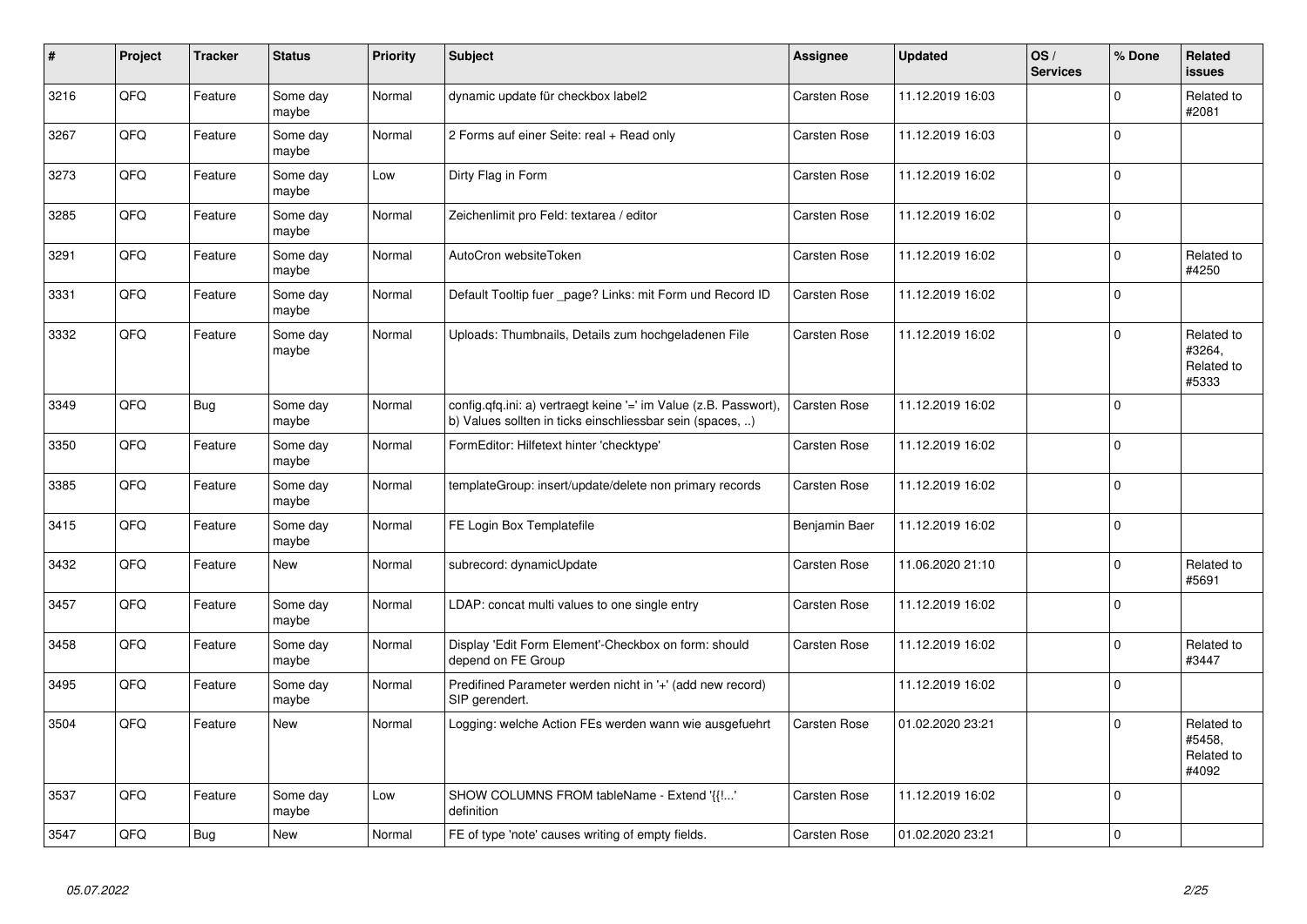| #    | Project | <b>Tracker</b> | <b>Status</b>     | <b>Priority</b> | <b>Subject</b>                                                                                                                               | <b>Assignee</b>     | <b>Updated</b>   | OS/<br><b>Services</b> | % Done   | Related<br><b>issues</b> |
|------|---------|----------------|-------------------|-----------------|----------------------------------------------------------------------------------------------------------------------------------------------|---------------------|------------------|------------------------|----------|--------------------------|
| 3567 | QFQ     | Feature        | Some day<br>maybe | Low             | 'Save', 'Close', 'New' als FormElement                                                                                                       |                     | 11.12.2019 16:02 |                        | $\Omega$ |                          |
| 3570 | QFQ     | Bug            | Some day<br>maybe | High            | Formular mit prmitnew permitEdit=Always wird nicht<br>aufgerufen (ist leer)                                                                  | <b>Carsten Rose</b> | 03.05.2021 21:14 |                        | $\Omega$ |                          |
| 3588 | QFQ     | Bug            | Some day<br>maybe | Normal          | templateGroup: versteckte Elemente werden weiterhin<br>gespeichert.                                                                          | <b>Carsten Rose</b> | 11.12.2019 16:02 |                        | $\Omega$ |                          |
| 3617 | QFQ     | Feature        | Some day<br>maybe | Normal          | Load javascripts at bottom                                                                                                                   |                     | 11.12.2019 16:02 |                        | $\Omega$ |                          |
| 3646 | QFQ     | Feature        | Some day<br>maybe | Normal          | Moeglichkeit HTML Tags in Reports auszugeben (zu<br>enkodieren: htmlspecialchars)                                                            |                     | 11.12.2019 16:02 |                        | $\Omega$ | Related to<br>#14320     |
| 3666 | QFQ     | Feature        | Some day<br>maybe | Normal          | a) Performance Messung: mysql_real_escape_string() im<br>Vergleich zu str replace(), b) doppeltes Aufrufen von<br>mysql_real_escape_string() | <b>Carsten Rose</b> | 11.12.2019 16:02 |                        | $\Omega$ |                          |
| 3677 | QFQ     | Feature        | Some day<br>maybe | Normal          | wkhtmltopdf: FE User access prohibited, if client IP changes<br><b>\$TYPO3 CONF VARS[FE][lockIP]</b>                                         | <b>Carsten Rose</b> | 11.12.2019 16:02 |                        | $\Omega$ |                          |
| 3682 | QFQ     | Bug            | Some day<br>maybe | Normal          | Dynamic update: Radio buttons                                                                                                                | <b>Carsten Rose</b> | 11.12.2019 16:02 |                        | $\Omega$ |                          |
| 3692 | QFQ     | Feature        | Some day<br>maybe | Normal          | QFQ Webseite                                                                                                                                 | Benjamin Baer       | 11.12.2019 16:02 |                        | $\Omega$ | Related to<br>#5033      |
| 3708 | QFQ     | Feature        | Some day<br>maybe | Normal          | Form: input - 'specialchars', 'none'  gewisse tags erlauben,<br>andere verbieten                                                             | Carsten Rose        | 11.12.2019 16:02 |                        | $\Omega$ | Related to<br>#14320     |
| 3727 | QFQ     | Feature        | <b>New</b>        | High            | Security: Session Hijacking erschweren                                                                                                       | <b>Carsten Rose</b> | 03.05.2021 21:14 |                        | $\Omega$ |                          |
| 3750 | QFQ     | Bug            | Some day<br>maybe | Normal          | FE in a row: if one violates check, all are red                                                                                              | <b>Carsten Rose</b> | 11.12.2019 16:03 |                        | $\Omega$ |                          |
| 3782 | QFQ     | Bug            | Priorize          | Normal          | Bei fehlerhafter Eingabe (z.B. Datum) sollte das erwartete<br>Format angezeigt werden                                                        | <b>Carsten Rose</b> | 01.02.2020 10:13 |                        | $\Omega$ |                          |
| 3811 | QFQ     | Bug            | Some day<br>maybe | Normal          | Dynamic Update: extraButtonInfo - Text aktualisieren                                                                                         | <b>Carsten Rose</b> | 11.12.2019 16:03 |                        | $\Omega$ | Related to<br>#11517     |
| 3848 | QFQ     | Feature        | Some day<br>maybe | High            | Antivirus check fuer Upload files in qfq?                                                                                                    | Carsten Rose        | 03.05.2021 21:14 |                        | $\Omega$ | Related to<br>#4131      |
| 3864 | QFQ     | Feature        | <b>New</b>        | Normal          | Encrypt / decrypt field                                                                                                                      | Enis Nuredini       | 30.06.2022 16:29 |                        | $\Omega$ |                          |
| 3867 | QFQ     | Feature        | Priorize          | Normal          | Readonly Formular: Template Groups add/delete<br>ausbeldnen                                                                                  | Carsten Rose        | 05.05.2021 22:12 |                        | $\Omega$ |                          |
| 3877 | QFQ     | Feature        | Some day<br>maybe | Normal          | FormEditor: die Felder die aktuell nicht gebraucht werden<br>nur auf readonly/disabled setzen (nicht ausblenden > das<br>irritiert.          | <b>Carsten Rose</b> | 11.12.2019 16:03 |                        | $\Omega$ |                          |
| 3878 | QFQ     | Feature        | Some day<br>maybe | Normal          | Form 'FormElement': Spalte 'name' typeAhead mit<br>Spaltennamen der Primarytable.                                                            |                     | 11.12.2019 16:03 |                        | $\Omega$ |                          |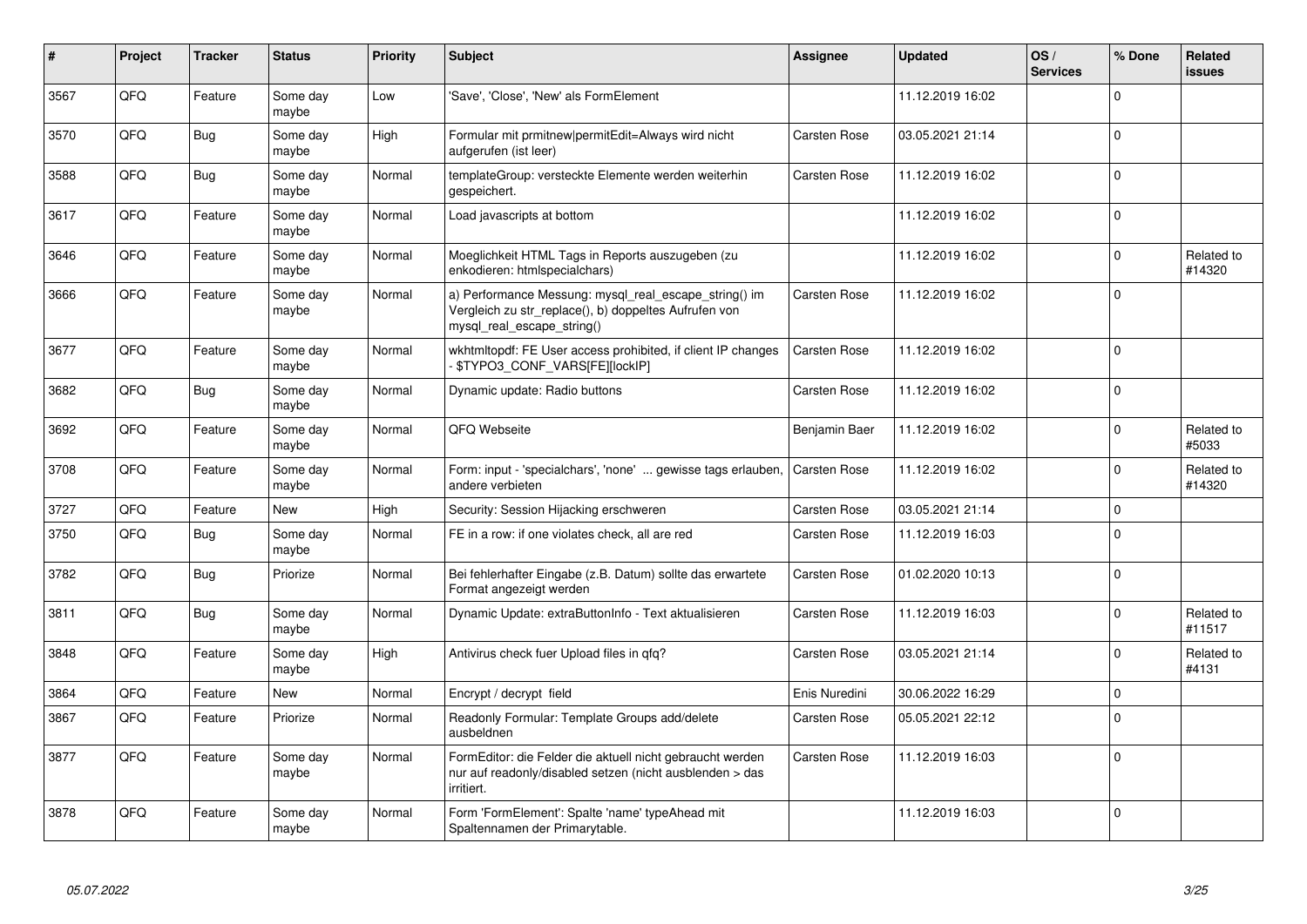| #    | Project | <b>Tracker</b> | <b>Status</b>     | <b>Priority</b> | <b>Subject</b>                                                                                                                                           | <b>Assignee</b>     | <b>Updated</b>   | OS/<br><b>Services</b> | % Done       | Related<br><b>issues</b>                    |
|------|---------|----------------|-------------------|-----------------|----------------------------------------------------------------------------------------------------------------------------------------------------------|---------------------|------------------|------------------------|--------------|---------------------------------------------|
| 3879 | QFQ     | Feature        | Some day<br>maybe | Normal          | Form 'FormElement': Beim Feld 'name' rechts in der Notiz<br>einen Link einblenden - a) aktuelle Definition anzeigen, b)<br>Spalte in der Tabelle anlegen |                     | 11.12.2019 16:03 |                        | $\Omega$     |                                             |
| 3880 | QFQ     | Feature        | Some day<br>maybe | Normal          | Form 'Form': anlegen einer Tabelle                                                                                                                       |                     | 14.01.2021 10:12 |                        | $\Omega$     |                                             |
| 3882 | QFQ     | Bug            | Some day<br>maybe | Normal          | templateGroup: disable 'add' if limit is reached - funktioniert<br>nicht wenn bereits records existierten                                                | Carsten Rose        | 11.12.2019 16:03 |                        | $\Omega$     |                                             |
| 3895 | QFQ     | Bug            | Some day<br>maybe | Normal          | typeahead pedantic: on lehrkredit Idap webpass - if only one<br>person is in dropdown, such person can't be selected                                     | <b>Carsten Rose</b> | 11.12.2019 16:03 |                        | $\Omega$     |                                             |
| 3900 | QFQ     | Feature        | Some day<br>maybe | Normal          | Extend documentation of 'Copy / Paste'                                                                                                                   | <b>Carsten Rose</b> | 11.12.2019 16:03 |                        | $\Omega$     | Related to<br>#3899                         |
| 3905 | QFQ     | Feature        | Some day<br>maybe | Normal          | Documentation: Best Practice anhand eines Online<br>Bewerbungstools                                                                                      | <b>Carsten Rose</b> | 11.12.2019 16:03 |                        | $\Omega$     |                                             |
| 3941 | QFQ     | Feature        | Some day<br>maybe | Normal          | sqlAfter: es sollten mehrere moeglich sein                                                                                                               | <b>Carsten Rose</b> | 11.12.2019 16:03 |                        | $\Omega$     | Related to<br>#3942                         |
| 3942 | QFQ     | Feature        | Some day<br>maybe | Normal          | Action Elemente: neu generierte IDs via FE weitergeben                                                                                                   | <b>Carsten Rose</b> | 11.12.2019 16:03 |                        | <sup>0</sup> | Related to<br>#3941                         |
| 3947 | QFQ     | Feature        | Some day<br>maybe | Normal          | Attack detectect: logout current user                                                                                                                    | <b>Carsten Rose</b> | 11.12.2019 16:03 |                        | $\Omega$     | Related to<br>#5458,<br>Related to<br>#6299 |
| 3967 | QFQ     | Feature        | Some day<br>maybe | High            | Report: Checkbox, Radio, Dropdown, Input welches ohne<br>Submit funktioniert - 'Inline-Form'                                                             | <b>Carsten Rose</b> | 03.05.2021 21:14 |                        | $\Omega$     |                                             |
| 3990 | QFQ     | Feature        | Some day<br>maybe | High            | custom class definition: add space automatically                                                                                                         | <b>Carsten Rose</b> | 03.05.2021 21:14 |                        | $\Omega$     |                                             |
| 3991 | QFQ     | Feature        | Some day<br>maybe | Normal          | report: Columnname '_skipWrap' skips 'fbeg', 'fend'                                                                                                      | <b>Carsten Rose</b> | 11.12.2019 16:03 |                        | $\mathbf 0$  |                                             |
| 4008 | QFQ     | Bug            | Some day<br>maybe | Normal          | FormElemen.type=sendmail: wrong 'TO' if 'real<br>name <rea@mail.to>' is used</rea@mail.to>                                                               | <b>Carsten Rose</b> | 11.12.2019 16:03 |                        | $\mathbf 0$  |                                             |
| 4018 | QFQ     | Feature        | <b>New</b>        | Normal          | typeahead: long query parameter / answer triggers 'Attack<br>detected' and purges current SIP storage.                                                   | Carsten Rose        | 29.06.2022 22:46 |                        | 0            | Related to<br>#9077                         |
| 4023 | QFQ     | Feature        | New               | Normal          | prepared statements - FE action: salveld, sqllnsert,<br>sqlUpdate, sqlDelete, sqlBefore, sqlAfter                                                        | <b>Carsten Rose</b> | 11.12.2019 16:15 |                        | $\Omega$     |                                             |
| 4026 | QFQ     | Feature        | Some day<br>maybe | Normal          | sqlLog.sql: log number of FE.id                                                                                                                          | Carsten Rose        | 11.12.2019 16:03 |                        | $\pmb{0}$    | Related to<br>#5458                         |
| 4027 | QFQ     | Feature        | Some day<br>maybe | Normal          | Missing: orange 'check' / 'bullet'                                                                                                                       |                     | 11.12.2019 16:03 |                        | $\mathbf 0$  |                                             |
| 4050 | QFQ     | Feature        | New               | Normal          | sql.log: 1) FormElement ID which causes a specific action,<br>2) Result in the same row.                                                                 | Carsten Rose        | 15.04.2020 11:35 |                        | 0            | Related to<br>#5458                         |
| 4082 | QFQ     | Feature        | New               | Normal          | Dynamic Update: modeSql - useful default                                                                                                                 | Carsten Rose        | 01.02.2020 23:22 |                        | 0            |                                             |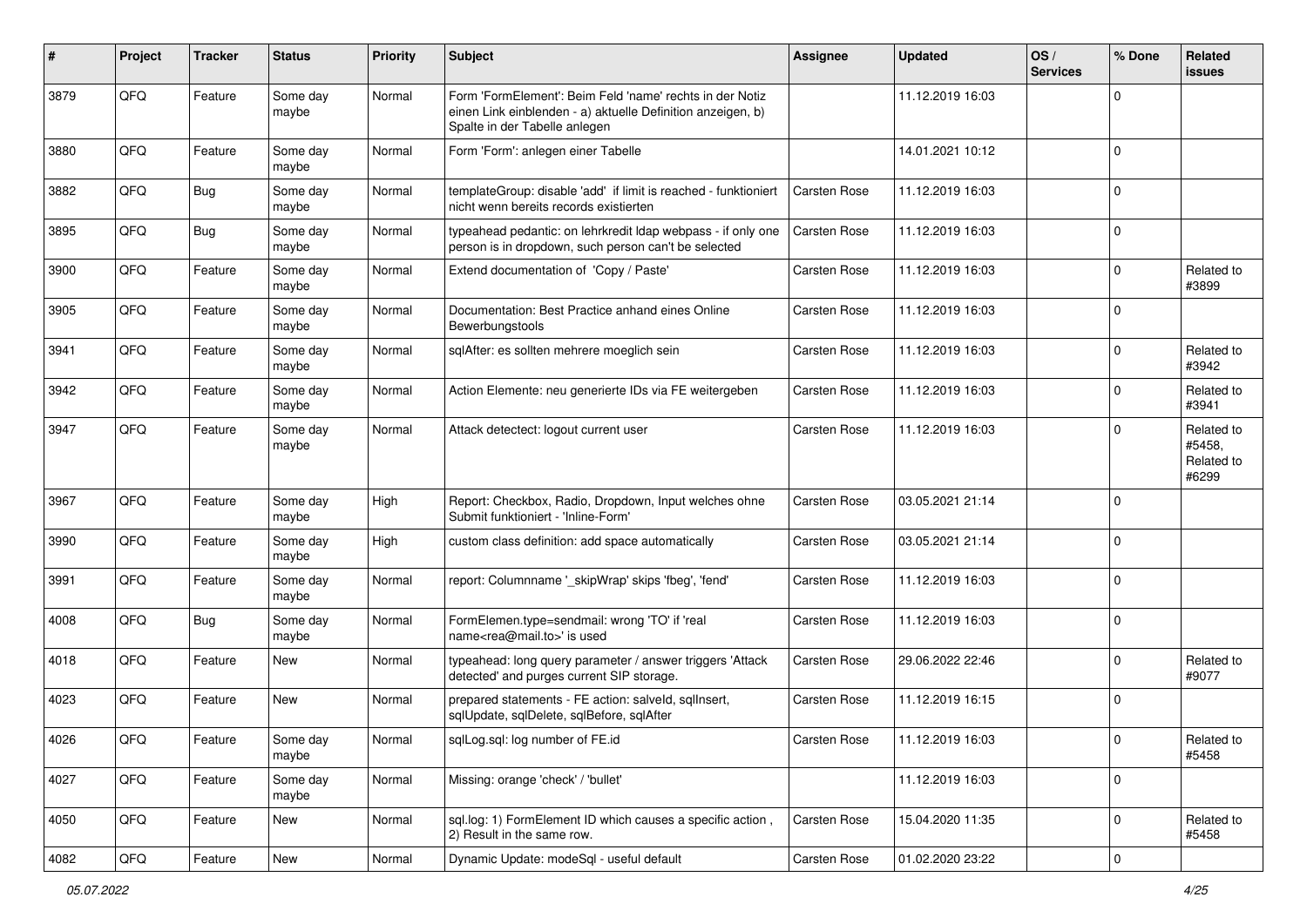| #    | Project | <b>Tracker</b> | <b>Status</b>     | Priority | <b>Subject</b>                                                                                                                                           | <b>Assignee</b>     | <b>Updated</b>   | OS/<br><b>Services</b> | % Done      | Related<br><b>issues</b>                    |
|------|---------|----------------|-------------------|----------|----------------------------------------------------------------------------------------------------------------------------------------------------------|---------------------|------------------|------------------------|-------------|---------------------------------------------|
| 4092 | QFQ     | <b>Bug</b>     | Some day<br>maybe | Normal   | 1) Logging verbessern wann welches FE warum ausgefuehrt<br>wird, 2) Documentation: Best Practice Template Group                                          | <b>Carsten Rose</b> | 01.02.2020 23:19 |                        | $\Omega$    | Related to<br>#3504                         |
| 4122 | QFQ     | <b>Bug</b>     | Some day<br>maybe | Normal   | file: Render Mode hat keinen Effekt                                                                                                                      |                     | 11.12.2019 16:03 |                        | $\Omega$    |                                             |
| 4138 | QFQ     | <b>Bug</b>     | Some day<br>maybe | Normal   | style fehlt                                                                                                                                              |                     | 11.12.2019 16:03 |                        | $\Omega$    |                                             |
| 4194 | QFQ     | Feature        | In Progress       | Normal   | Bootstrap 4 ist jetzt offiziel                                                                                                                           |                     | 03.05.2021 20:47 |                        | $\Omega$    | Related to<br>#10114                        |
| 4197 | QFQ     | Feature        | Some day<br>maybe | Normal   | Unit Test fuer JSON Stream von QuickFormQuery.php ><br>doForm()                                                                                          | <b>Carsten Rose</b> | 11.12.2019 16:03 |                        | $\Omega$    |                                             |
| 4250 | QFQ     | Feature        | <b>New</b>        | Normal   | AutoCron in QFQ via PHP                                                                                                                                  | <b>Carsten Rose</b> | 01.02.2020 23:21 |                        | $\Omega$    | Related to<br>#3292,<br>Related to<br>#3291 |
| 4258 | QFQ     | Feature        | Some day<br>maybe | High     | <b>System Defaults: Forms</b>                                                                                                                            | <b>Carsten Rose</b> | 03.05.2021 21:14 |                        | $\Omega$    |                                             |
| 4259 | QFQ     | Feature        | Some day<br>maybe | Normal   | Instant trigger a cron job                                                                                                                               | <b>Carsten Rose</b> | 11.12.2019 16:03 |                        | $\Omega$    |                                             |
| 4279 | QFQ     | <b>Bug</b>     | Some day<br>maybe | High     | config.linkVars lost                                                                                                                                     | <b>Carsten Rose</b> | 03.05.2021 21:14 |                        | $\Omega$    |                                             |
| 4293 | QFQ     | <b>Bug</b>     | Some day<br>maybe | Normal   | Download broken if token 'd:' is missing - but no error<br>message                                                                                       | <b>Carsten Rose</b> | 11.12.2019 16:03 |                        | $\Omega$    | Related to<br>#7514                         |
| 4328 | QFQ     | <b>Bug</b>     | Some day<br>maybe | Normal   | Error Message: Show FE name/number on problems in FE                                                                                                     | <b>Carsten Rose</b> | 01.02.2020 23:20 |                        | $\mathbf 0$ |                                             |
| 4330 | QFQ     | Feature        | Some day<br>maybe | Normal   | Error Message: report missing {{ / }} in sqlUpdate, sqlInsert,<br>sqlDelete, sqlAfter, sqlBefore in FE action elements.                                  | <b>Carsten Rose</b> | 01.02.2020 23:20 |                        | $\Omega$    |                                             |
| 4343 | QFQ     | Feature        | Some day<br>maybe | Normal   | Link: Classifier to add 'attributes'                                                                                                                     | <b>Carsten Rose</b> | 01.02.2020 23:20 |                        | $\Omega$    | Related to<br>#14077                        |
| 4349 | QFQ     | Feature        | Some day<br>maybe | Normal   | link download: downloaded external URL to<br>deliver/concatenate - check mimetipe and handle it correctly                                                | <b>Carsten Rose</b> | 11.12.2019 16:02 |                        | $\Omega$    |                                             |
| 4365 | QFQ     | Feature        | Some day<br>maybe | Normal   | Multi Language: new way of config                                                                                                                        | Carsten Rose        | 01.02.2020 23:20 |                        | $\Omega$    |                                             |
| 4398 | QFQ     | Bug            | Some day<br>maybe | Normal   | Typeahead: mouse click in a prefilled input opens a single<br>item dropdown with the current value - click on it seems to<br>set the value, not the key. | Benjamin Baer       | 01.02.2020 23:20 |                        | $\Omega$    | Related to<br>#4457                         |
| 4413 | QFQ     | Feature        | <b>New</b>        | Normal   | fieldset: show/hidden, modeSql, dynamicUpdate                                                                                                            | <b>Carsten Rose</b> | 09.02.2022 15:19 |                        | $\Omega$    |                                             |
| 4420 | QFQ     | Feature        | Some day<br>maybe | Normal   | Client: Local Storage - store the changes of a form, local in<br>the browser.                                                                            | Benjamin Baer       | 11.12.2019 16:02 |                        | 0           |                                             |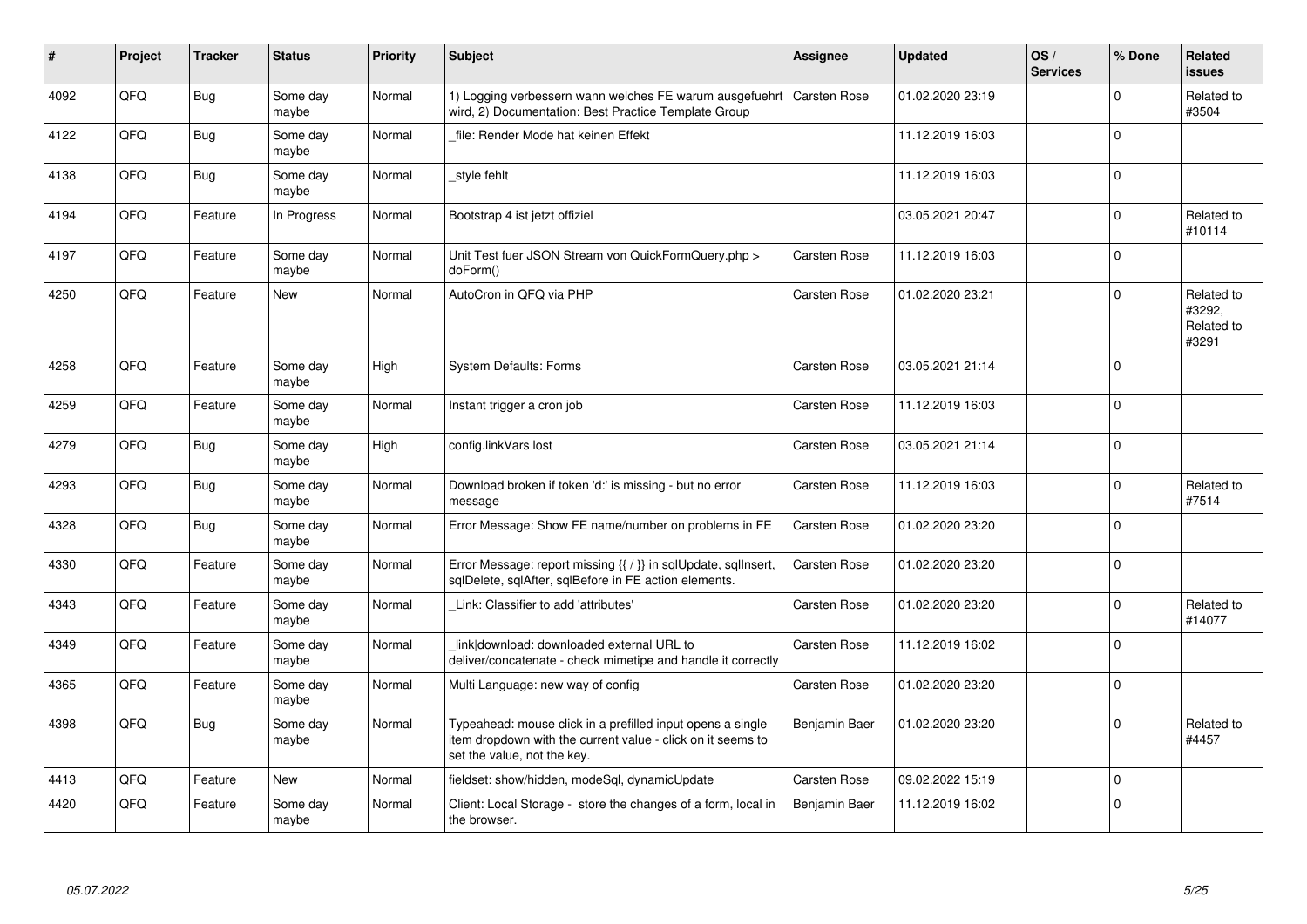| ∦    | Project | <b>Tracker</b> | <b>Status</b>     | <b>Priority</b> | <b>Subject</b>                                                                                         | Assignee            | <b>Updated</b>   | OS/<br><b>Services</b> | % Done      | Related<br><b>issues</b>                    |
|------|---------|----------------|-------------------|-----------------|--------------------------------------------------------------------------------------------------------|---------------------|------------------|------------------------|-------------|---------------------------------------------|
| 4433 | QFQ     | Feature        | Some day<br>maybe | Normal          | Log when SIP will be destroyed by QFQ for any (security)<br>reason                                     |                     | 01.02.2020 23:20 |                        | $\mathbf 0$ | Related to<br>#4432,<br>Related to<br>#5458 |
| 4435 | QFQ     | Feature        | Some day<br>maybe | Normal          | Report: striptags - specify allowed tags                                                               |                     | 01.02.2020 23:20 |                        | $\mathbf 0$ |                                             |
| 4439 | QFQ     | Feature        | Some day<br>maybe | Normal          | Log: report all actions fired by an FE Element, incl. the<br>original directive (slaveld, sqllnsert, ) |                     | 01.02.2020 23:20 |                        | $\mathsf 0$ | Related to<br>#4432.<br>Related to<br>#5458 |
| 4440 | QFQ     | Feature        | Some day<br>maybe | Normal          | Manual.rst: explain how to. expand PHP Session to 4h                                                   |                     | 11.12.2019 16:02 |                        | $\mathbf 0$ |                                             |
| 4441 | QFQ     | <b>Bug</b>     | Some day<br>maybe | Normal          | \$ SERVER Vars sollten nur aus dem Store genommen<br>werden - Code entsprechend anpassen.              |                     | 11.12.2019 16:02 |                        | $\pmb{0}$   |                                             |
| 4442 | QFQ     | Feature        | Some day<br>maybe | Normal          | Special Column Name: _link - new symbol G (Glyph) to<br>choose any available symbol                    |                     | 11.12.2019 16:02 |                        | $\mathbf 0$ |                                             |
| 4443 | QFQ     | Feature        | Some day<br>maybe | Normal          | Form: multiple secondary tables                                                                        |                     | 01.02.2020 23:20 |                        | $\mathbf 0$ |                                             |
| 4444 | QFQ     | Feature        | Some day<br>maybe | Normal          | FE.type=upload: detect mime type                                                                       |                     | 11.12.2019 16:02 |                        | $\mathbf 0$ | Related to<br>#4303                         |
| 4445 | QFQ     | Feature        | Some day<br>maybe | Normal          | template group: Option to simulate fieldset                                                            |                     | 28.06.2021 14:11 |                        | $\mathbf 0$ |                                             |
| 4446 | QFQ     | Feature        | Some day<br>maybe | Normal          | New FE get same feldContainerId as last modifed FE                                                     |                     | 01.02.2020 23:20 |                        | $\mathbf 0$ |                                             |
| 4454 | QFQ     | <b>Bug</b>     | Some day<br>maybe | Normal          | Required Elements: multiple elements in a row - whole row<br>marked if only one input is empty.        | Benjamin Baer       | 01.02.2020 23:20 |                        | $\mathbf 0$ |                                             |
| 4457 | QFQ     | Bug            | Priorize          | Normal          | typeahead: pressing return to select an item, saves the form<br>and closes the form.                   | Benjamin Baer       | 03.01.2022 08:01 |                        | $\Omega$    | Related to<br>#4398                         |
| 4528 | QFQ     | Bug            | Some day<br>maybe | Normal          | extraButtonLock mit SQLAhead Bug                                                                       | <b>Carsten Rose</b> | 01.02.2020 23:19 |                        | $\mathbf 0$ |                                             |
| 4536 | QFQ     | Feature        | Some day<br>maybe | Normal          | FE upload: problem with delete if mutliple uploads an<br>FE.name="                                     |                     | 01.02.2020 23:20 |                        | $\mathsf 0$ |                                             |
| 4546 | QFQ     | Bug            | Some day<br>maybe | Normal          | NH: SIP storage is destroyed                                                                           |                     | 01.02.2020 23:20 |                        | $\Omega$    |                                             |
| 4549 | QFQ     | Bug            | Some day<br>maybe | Normal          | TemplateGroups: FE.type SELECT loose selected value<br>after save                                      | <b>Carsten Rose</b> | 01.02.2020 23:20 |                        | $\mathbf 0$ | Related to<br>#4548,<br>Related to<br>#4771 |
| 4551 | QFQ     | Feature        | Some day<br>maybe | Normal          | Set 'pills' via dynamicUpdate to show/hide/disabled                                                    |                     | 01.02.2020 23:20 |                        | $\mathbf 0$ | Related to<br>#3752                         |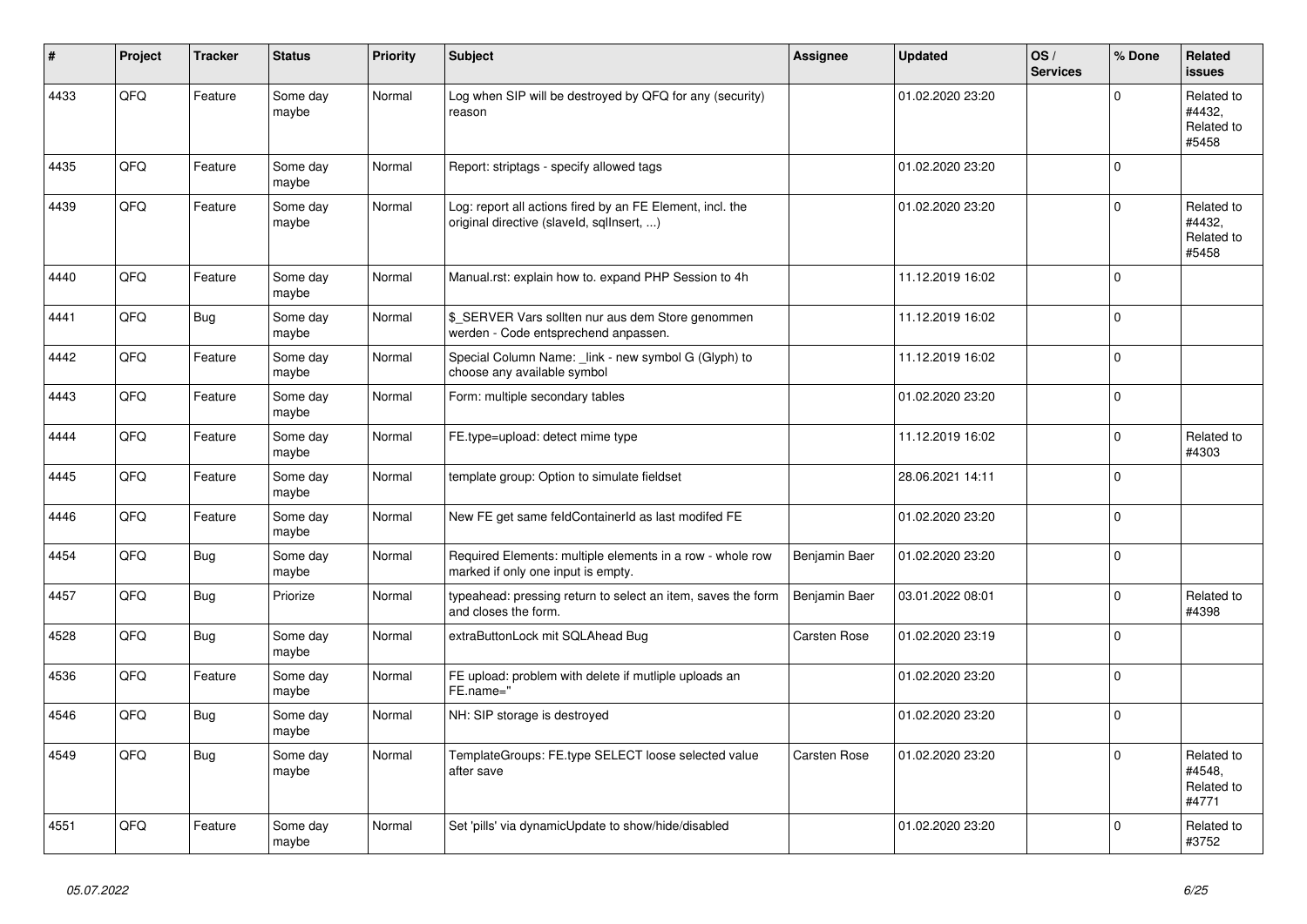| ∦    | Project | <b>Tracker</b> | <b>Status</b>     | <b>Priority</b> | <b>Subject</b>                                                                                                                                                | <b>Assignee</b>     | <b>Updated</b>   | OS/<br><b>Services</b> | % Done   | Related<br>issues                              |
|------|---------|----------------|-------------------|-----------------|---------------------------------------------------------------------------------------------------------------------------------------------------------------|---------------------|------------------|------------------------|----------|------------------------------------------------|
| 4583 | QFQ     | Bug            | Some day<br>maybe | Normal          | Dynamic Update bei TypeAhead Feldern                                                                                                                          | <b>Carsten Rose</b> | 01.02.2020 23:19 |                        | $\Omega$ |                                                |
| 4606 | QFQ     | Feature        | Some day<br>maybe | Normal          | link: qualifier to render bootstrap button                                                                                                                    | <b>Carsten Rose</b> | 01.02.2020 23:19 |                        | $\Omega$ |                                                |
| 4626 | QFQ     | Feature        | Some day<br>maybe | Normal          | Mobile View: 'classBody=qfq-form-right' makes no sense                                                                                                        |                     | 01.02.2020 23:20 |                        | $\Omega$ |                                                |
| 4627 | QFQ     | Feature        | Some day<br>maybe | Normal          | dbupdate: all tables - check 'create', 'modified' if it is possible<br>to change to default 'CURRENT_TIMESTAMP' and modified<br>'ON UPDATE CURRENT TIMESTAMP' |                     | 01.02.2020 23:20 |                        | $\Omega$ |                                                |
| 4640 | QFQ     | Feature        | Some day<br>maybe | Normal          | Rename System Forms                                                                                                                                           |                     | 01.02.2020 23:20 |                        | 0        |                                                |
| 4650 | QFQ     | Feature        | Some day<br>maybe | Normal          | Convert html to doc/rtf                                                                                                                                       | <b>Carsten Rose</b> | 01.02.2020 23:20 |                        | 0        | Related to<br>#10704                           |
| 4651 | QFQ     | Bug            | Some day<br>maybe | Normal          | "Loading document" Modal wird angezeigt bei uzhcd type=2<br>Ansicht                                                                                           | <b>Carsten Rose</b> | 01.02.2020 23:20 |                        | $\Omega$ |                                                |
| 4652 | QFQ     | Feature        | Some day<br>maybe | Normal          | UZH CD: Weiterleitung auf benutzerdefinierte 403/404 Seite                                                                                                    | <b>Carsten Rose</b> | 01.02.2020 23:20 |                        | $\Omega$ |                                                |
| 4659 | QFQ     | Bug            | Some day<br>maybe | Normal          | infoButtonExtra                                                                                                                                               | <b>Carsten Rose</b> | 01.02.2020 23:20 |                        | 0        |                                                |
| 4719 | QFQ     | Feature        | Some day<br>maybe | Normal          | Custom Message in Client in case of 'Browser tab close,<br>modification will be lost'                                                                         |                     | 01.02.2020 23:20 |                        | 0        |                                                |
| 4756 | QFQ     | Bug            | <b>New</b>        | Normal          | Form dirty even nothing changes                                                                                                                               | <b>Carsten Rose</b> | 11.12.2019 16:16 |                        | 0        |                                                |
| 4757 | QFQ     | Feature        | Some day<br>maybe | Normal          | Test subrecord: download links ok? Links ok?                                                                                                                  | <b>Carsten Rose</b> | 01.02.2020 23:20 |                        | $\Omega$ |                                                |
| 4771 | QFQ     | Bug            | Some day<br>maybe | Normal          | qfq: select-down-values empty after save (edit-form for<br>program administrators)                                                                            | <b>Carsten Rose</b> | 01.02.2020 23:20 |                        | $\Omega$ | Related to<br>#4549, Has<br>duplicate<br>#4282 |
| 4816 | QFQ     | Feature        | Some day<br>maybe | Normal          | Templates for QFQ Reports (Tables, Radios, )                                                                                                                  |                     | 01.02.2020 23:20 |                        | $\Omega$ |                                                |
| 4839 | QFQ     | Feature        | Some day<br>maybe | Normal          | qfq-handle in <head> Abschnitt</head>                                                                                                                         | Carsten Rose        | 11.12.2019 16:02 |                        | $\Omega$ |                                                |
| 4869 | QFQ     | Feature        | Some day<br>maybe | Normal          | Dynamic Update (show, hide, readonly?, required?) for<br><b>Template Group Elements</b>                                                                       | Carsten Rose        | 01.02.2020 23:19 |                        | $\Omega$ | Related to<br>#4865                            |
| 4872 | QFQ     | Feature        | Some day<br>maybe | Normal          | Fields of Typo3 page available in STORE_TYPO3                                                                                                                 | Carsten Rose        | 01.02.2020 23:19 |                        | 0        |                                                |
| 4956 | QFQ     | Feature        | Some day<br>maybe | Normal          | Sendmail: Benutzerdefinierte Headers                                                                                                                          | Carsten Rose        | 11.12.2019 16:02 |                        | 0        |                                                |
| 4974 | QFQ     | Feature        | Some day<br>maybe | Normal          | Long polling - inform all listening clients of changes                                                                                                        |                     | 11.12.2019 16:02 |                        | 0        |                                                |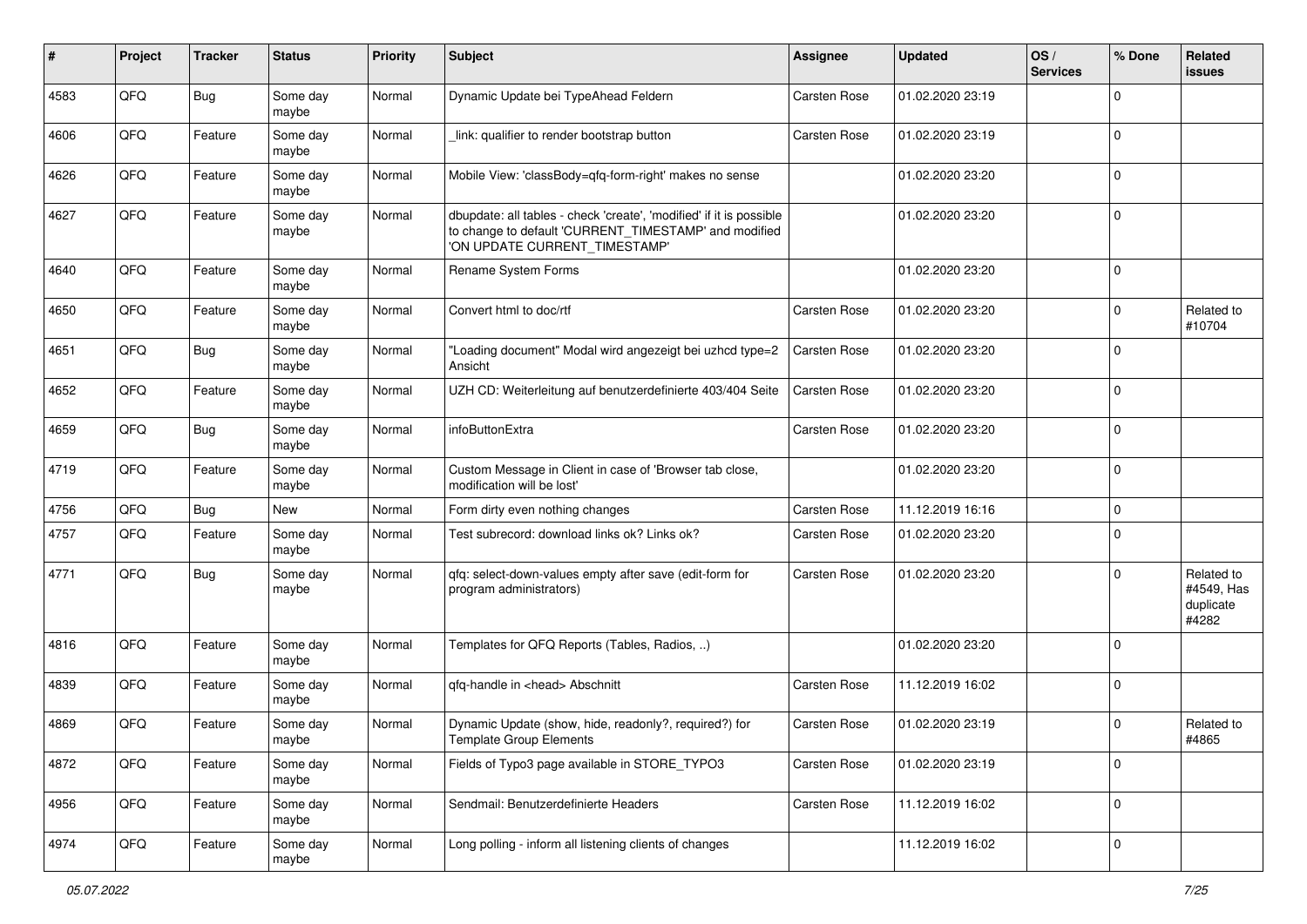| #    | Project | <b>Tracker</b> | <b>Status</b>     | <b>Priority</b> | <b>Subject</b>                                                                                                       | <b>Assignee</b>     | <b>Updated</b>   | OS/<br><b>Services</b> | % Done      | Related<br>issues                           |
|------|---------|----------------|-------------------|-----------------|----------------------------------------------------------------------------------------------------------------------|---------------------|------------------|------------------------|-------------|---------------------------------------------|
| 5021 | QFQ     | Bug            | Some day<br>maybe | Normal          | FE.typ=extra - during save displays error 'datum2' already<br>filled in STORE_SIP - the value is stored nevertheless | <b>Carsten Rose</b> | 01.02.2020 23:19 |                        | $\Omega$    | Related to<br>#3875                         |
| 5024 | QFQ     | Feature        | Some day<br>maybe | Normal          | Fabric: Generate PDF with edits                                                                                      | Benjamin Baer       | 01.02.2020 23:20 |                        | $\Omega$    | Related to<br>#10704                        |
| 5129 | QFQ     | Feature        | Some day<br>maybe | Normal          | Reports: SQL fuer x Achse und y Achse                                                                                |                     | 11.12.2019 16:02 |                        | $\Omega$    |                                             |
| 5131 | QFQ     | Feature        | New               | Normal          | Activate Spin Gear ('wait/busy' indicator) via LINK attribute                                                        | <b>Carsten Rose</b> | 01.02.2020 23:21 |                        | $\mathbf 0$ |                                             |
| 5132 | QFQ     | Feature        | Some day<br>maybe | Normal          | Error Message sendmail missing attachment: more details                                                              | <b>Carsten Rose</b> | 01.02.2020 23:19 |                        | $\Omega$    |                                             |
| 5160 | QFQ     | Feature        | Some day<br>maybe | Normal          | QFQ collaborative / together.js, ShareJS, y-js, collaborative,                                                       |                     | 11.12.2019 16:02 |                        | 0           |                                             |
| 5221 | QFQ     | Bug            | <b>New</b>        | High            | Download Dialog: Bleibt stehen in FF wenn Datei<br>automatisch gespeichert wird.                                     | <b>Carsten Rose</b> | 03.05.2021 21:14 |                        | $\mathbf 0$ |                                             |
| 5305 | QFQ     | Bug            | New               | Normal          | Upload FormElement: nicht disabled by readonly Form                                                                  | <b>Carsten Rose</b> | 16.06.2021 13:43 |                        | $\Omega$    | Related to<br>#9347,<br>Related to<br>#9834 |
| 5342 | QFQ     | Feature        | Some day<br>maybe | Normal          | link - with HTML Attributes                                                                                          |                     | 01.02.2020 23:20 |                        | $\Omega$    | Related to<br>#14077                        |
| 5345 | QFQ     | Feature        | <b>New</b>        | Normal          | Report: UPDATE / INSERT / DELETE statements should<br>trigger subqueries, depending on the result.                   | <b>Carsten Rose</b> | 27.05.2020 16:11 |                        | 0           |                                             |
| 5366 | QFQ     | Feature        | Priorize          | Normal          | Saving with keyboard shortcuts                                                                                       | Benjamin Baer       | 21.03.2022 09:47 |                        | 0           |                                             |
| 5389 | QFQ     | Feature        | Some day<br>maybe | Normal          | QFQ Design: Multline label / note                                                                                    | Benjamin Baer       | 01.02.2020 23:19 |                        | $\Omega$    |                                             |
| 5428 | QFQ     | Feature        | Some day<br>maybe | Normal          | secure thumbnail: late render on access.                                                                             | <b>Carsten Rose</b> | 01.02.2020 23:20 |                        | $\Omega$    |                                             |
| 5452 | QFQ     | Feature        | Some day<br>maybe | Normal          | Thumbnails from PDF: bad quality                                                                                     |                     | 01.02.2020 23:20 |                        | $\Omega$    |                                             |
| 5455 | QFQ     | Feature        | Some day<br>maybe | Normal          | Mail Redirects grld abhaengig                                                                                        |                     | 01.02.2020 23:20 |                        | $\mathbf 0$ |                                             |
| 5459 | QFQ     | Bug            | <b>New</b>        | High            | Multi DB: spread system tables between 'QFQ' and<br>'Data'-DB                                                        | <b>Carsten Rose</b> | 03.05.2021 21:14 |                        | $\Omega$    | Related to<br>#4720                         |
| 5480 | QFQ     | Feature        | Some day<br>maybe | Normal          | QFQ: Dokumentation mit Screenshots versehen                                                                          | <b>Carsten Rose</b> | 01.02.2020 23:20 |                        | $\Omega$    | Related to<br>#9879                         |
| 5548 | QFQ     | Feature        | Some day<br>maybe | Normal          | 801 Textfiles/Scriptfiles als Thumbnail                                                                              | Carsten Rose        | 07.03.2022 16:26 |                        | $\mathbf 0$ |                                             |
| 5557 | QFG     | Bug            | Some day<br>maybe | Normal          | Form load: STORE_RECORD filled, but should be empty                                                                  | Carsten Rose        | 01.02.2020 23:19 |                        | $\mathbf 0$ |                                             |
| 5559 | QFQ     | Bug            | New               | Normal          | FE.type = Upload: 'accept' might contain variables                                                                   | Carsten Rose        | 11.05.2020 21:23 |                        | $\mathbf 0$ |                                             |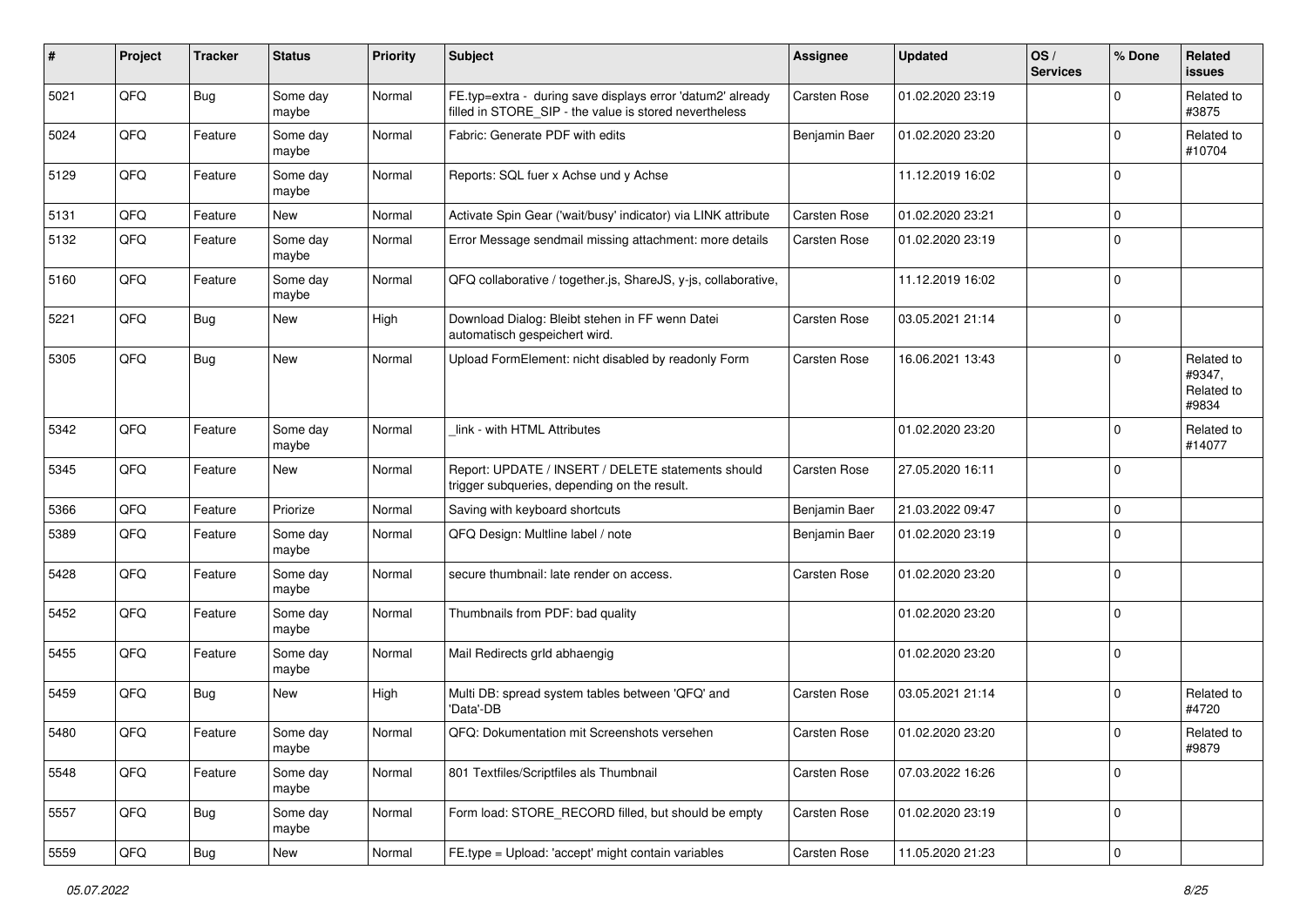| #    | Project | <b>Tracker</b> | <b>Status</b>     | <b>Priority</b> | <b>Subject</b>                                                                    | <b>Assignee</b>     | <b>Updated</b>   | OS/<br><b>Services</b> | % Done      | Related<br>issues                           |
|------|---------|----------------|-------------------|-----------------|-----------------------------------------------------------------------------------|---------------------|------------------|------------------------|-------------|---------------------------------------------|
| 5562 | QFQ     | Feature        | Priorize          | Normal          | Drag'n'Drop fuer Uploads                                                          | Benjamin Baer       | 21.03.2022 09:52 |                        | $\Omega$    | Related to<br>#9706                         |
| 5576 | QFQ     | Bug            | New               | Normal          | Using MySQL 'DROP' requires privilege - wich is not really<br>necessary.          | <b>Carsten Rose</b> | 01.02.2020 23:21 |                        | $\Omega$    |                                             |
| 5579 | QFQ     | Feature        | Some day<br>maybe | Normal          | Enhance Doc / Presentation: variable type 'link column type'                      | <b>Carsten Rose</b> | 01.02.2020 23:19 |                        | $\Omega$    |                                             |
| 5665 | QFQ     | Feature        | Some day<br>maybe | Normal          | Versuch das '{{!' nicht mehr noetig ist.                                          | <b>Carsten Rose</b> | 01.02.2020 23:20 |                        | $\Omega$    | Related to<br>#7432,<br>Related to<br>#7434 |
| 5695 | QFQ     | Feature        | In Progress       | Normal          | Multiform                                                                         | <b>Carsten Rose</b> | 02.01.2021 18:38 |                        | $\Omega$    |                                             |
| 5706 | QFQ     | Bug            | Some day<br>maybe | Normal          | upload: fileDestination needs to be sanatized                                     | <b>Carsten Rose</b> | 01.02.2020 23:19 |                        | $\Omega$    |                                             |
| 5715 | QFQ     | Feature        | New               | High            | PDF Caching                                                                       | Carsten Rose        | 03.05.2021 21:14 |                        | $\Omega$    | Related to<br>#5851,<br>Related to<br>#6357 |
| 5768 | QFQ     | Bug            | Some day<br>maybe | Normal          | '{{pageLanguage:T}}' missing if QFQ is called via api                             | <b>Carsten Rose</b> | 01.02.2020 23:19 |                        | $\mathbf 0$ |                                             |
| 5782 | QFQ     | Feature        | <b>New</b>        | Normal          | NextCloud API                                                                     | Carsten Rose        | 01.02.2020 10:02 |                        | $\mathbf 0$ |                                             |
| 5783 | QFQ     | Feature        | Some day<br>maybe | Normal          | <b>BPMN View/Edit</b>                                                             |                     | 11.12.2019 16:02 |                        | $\Omega$    |                                             |
| 5805 | QFQ     | Feature        | Some day<br>maybe | Normal          | TypeAHead SQL value instead of key stored                                         |                     | 01.02.2020 23:19 |                        | 0           | Related to<br>#5444                         |
| 5850 | QFQ     | Feature        | Some day<br>maybe | Normal          | Deployment: In QFQ Doc best practice fuer zeitgemaesses<br>Deployment beschreiben |                     | 01.02.2020 23:20 |                        | $\Omega$    |                                             |
| 5851 | QFQ     | Feature        | Some day<br>maybe | Normal          | Queue System implementieren: MQTT, RabbitMQ                                       |                     | 01.02.2020 23:20 |                        | $\Omega$    | Related to<br>#5715                         |
| 5852 | QFQ     | Feature        | Some day<br>maybe | Normal          | Logging: mail.log / sql.log - im FE anzeigen und via AJAX<br>aktualisieren        | <b>Carsten Rose</b> | 01.02.2020 23:19 |                        | $\Omega$    | Related to<br>#5885                         |
| 5877 | QFQ     | Bug            | Some day<br>maybe | Normal          | FE.type=note:bsColumn strange behaviour                                           |                     | 01.02.2020 23:19 |                        | $\Omega$    |                                             |
| 5892 | QFQ     | Feature        | Some day<br>maybe | Normal          | QFQ should use T3 API to manipulate FE GROUP<br>membership                        |                     | 01.02.2020 23:20 |                        | $\Omega$    |                                             |
| 5893 | QFQ     | Feature        | Some day<br>maybe | Normal          | Edit on double-click                                                              |                     | 01.02.2020 23:19 |                        | $\mathbf 0$ | Related to<br>#5894                         |
| 5894 | QFQ     | Feature        | Feedback          | Normal          | Typeahead in Report: show/hide rows dynamically                                   | Carsten Rose        | 18.02.2022 08:50 |                        | $\mathbf 0$ | Related to<br>#5893,<br>Related to<br>#5885 |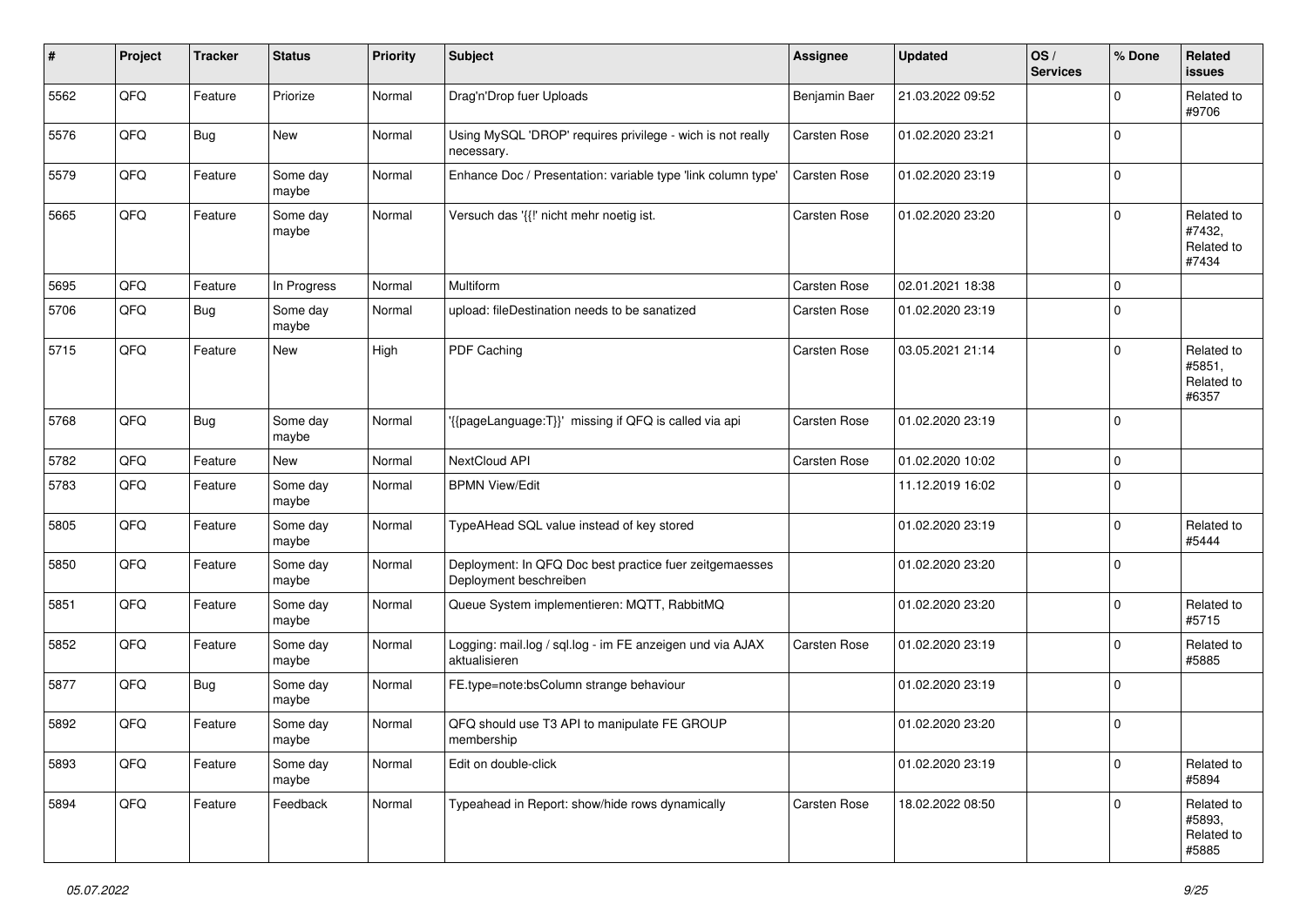| #    | Project | <b>Tracker</b> | <b>Status</b>     | <b>Priority</b> | <b>Subject</b>                                                                                        | <b>Assignee</b>     | <b>Updated</b>   | OS/<br><b>Services</b> | % Done      | Related<br>issues                           |
|------|---------|----------------|-------------------|-----------------|-------------------------------------------------------------------------------------------------------|---------------------|------------------|------------------------|-------------|---------------------------------------------|
| 5895 | QFQ     | Feature        | Some day<br>maybe | Normal          | Tutorial: List of all QFQ Features                                                                    |                     | 01.02.2020 23:19 |                        | $\Omega$    |                                             |
| 5923 | QFQ     | Feature        | Some day<br>maybe | Normal          | fillStoreSystemBySqlLate                                                                              |                     | 01.02.2020 23:19 |                        | 0           |                                             |
| 5942 | QFQ     | Feature        | Priorize          | Normal          | 'L' and 'type': append to links, generate via '_link' by using 'u:'                                   | <b>Carsten Rose</b> | 01.02.2020 10:13 |                        | $\Omega$    |                                             |
| 5983 | QFQ     | Feature        | Some day<br>maybe | Normal          | Form Submit (save & update): normalize date/-time FE                                                  | <b>Carsten Rose</b> | 01.02.2020 23:19 |                        | $\mathbf 0$ |                                             |
| 5991 | QFQ     | Bug            | Some day<br>maybe | Normal          | URLs with ' ' or long parameter are problematic                                                       | <b>Carsten Rose</b> | 01.02.2020 23:19 |                        | $\Omega$    |                                             |
| 6083 | QFQ     | Feature        | Some day<br>maybe | Normal          | Dynamic Update: Value Check via SQL                                                                   |                     | 11.12.2019 16:02 |                        | $\Omega$    |                                             |
| 6084 | QFQ     | Feature        | Some day<br>maybe | Normal          | New escape type: 'D' - convert date                                                                   |                     | 01.02.2020 23:19 |                        | $\Omega$    |                                             |
| 6116 | QFQ     | Bug            | Priorize          | High            | value of checkbox not saved                                                                           | <b>Carsten Rose</b> | 07.12.2021 17:19 |                        | 0           |                                             |
| 6140 | QFQ     | Bug            | Priorize          | Normal          | QFQ DnD Sort: Locked fields                                                                           | Benjamin Baer       | 21.03.2022 09:56 |                        | 0           |                                             |
| 6224 | QFQ     | Feature        | Priorize          | Normal          | Dynamic update: fade in/out fields                                                                    | Benjamin Baer       | 21.03.2022 09:50 |                        | $\Omega$    |                                             |
| 6250 | QFQ     | Feature        | In Progress       | Normal          | Enhance layout: a) Subrecord, b) Subrecord-Title                                                      | <b>Carsten Rose</b> | 01.02.2020 23:22 |                        | $\mathbf 0$ | Related to<br>#5391                         |
| 6261 | QFQ     | Feature        | <b>New</b>        | Normal          | Persistent SIP                                                                                        | <b>Carsten Rose</b> | 12.06.2021 09:07 |                        | $\Omega$    | Related to<br>#10819                        |
| 6288 | QFQ     | Feature        | Some day<br>maybe | Normal          | Best Practice: Erklaeren wie man ein Formular ganz in<br>'weiss' erstellen kann                       |                     | 11.12.2019 16:02 |                        | $\mathbf 0$ |                                             |
| 6289 | QFQ     | Feature        | New               | Normal          | Form: Log                                                                                             | <b>Carsten Rose</b> | 01.02.2020 23:21 |                        | 0           |                                             |
| 6292 | QFQ     | Feature        | New               | Normal          | Download: File speichern mit Hash aber original Filename in<br>der Datenbank vermerken fuer Downloads | <b>Carsten Rose</b> | 01.02.2020 23:21 |                        | $\Omega$    |                                             |
| 6299 | QFQ     | Feature        | Some day<br>maybe | Normal          | Attack detection: log table with invalid SIP access                                                   |                     | 11.12.2019 16:02 |                        | $\Omega$    | Related to<br>#3947                         |
| 6437 | QFQ     | Feature        | <b>New</b>        | Normal          | Neuer Mode Button bei FormElementen                                                                   | <b>Carsten Rose</b> | 01.02.2020 23:21 |                        | $\Omega$    | Related to<br>#9668,<br>Blocked by<br>#9678 |
| 6462 | QFQ     | Bug            | <b>New</b>        | Normal          | File Upload: Nutzlose Fehlermeldung wenn Datei zu gross                                               | Carsten Rose        | 01.02.2020 23:21 |                        | O           | Related to<br>#6139                         |
| 6483 | QFQ     | Bug            | New               | Normal          | R Store funktioniert nicht bei 'Report Notation' im FE                                                | Carsten Rose        | 01.02.2020 23:21 |                        | 0           |                                             |
| 6515 | QFQ     | Feature        | Some day<br>maybe | Normal          | Formular: Felder dynamisch ein/ausblenden                                                             |                     | 11.12.2019 16:02 |                        | $\mathbf 0$ |                                             |
| 6566 | QFQ     | Bug            | Priorize          | Normal          | Link Function 'delete': provided parameter missing on page<br>reload                                  | Benjamin Baer       | 03.01.2022 08:08 |                        | 0           |                                             |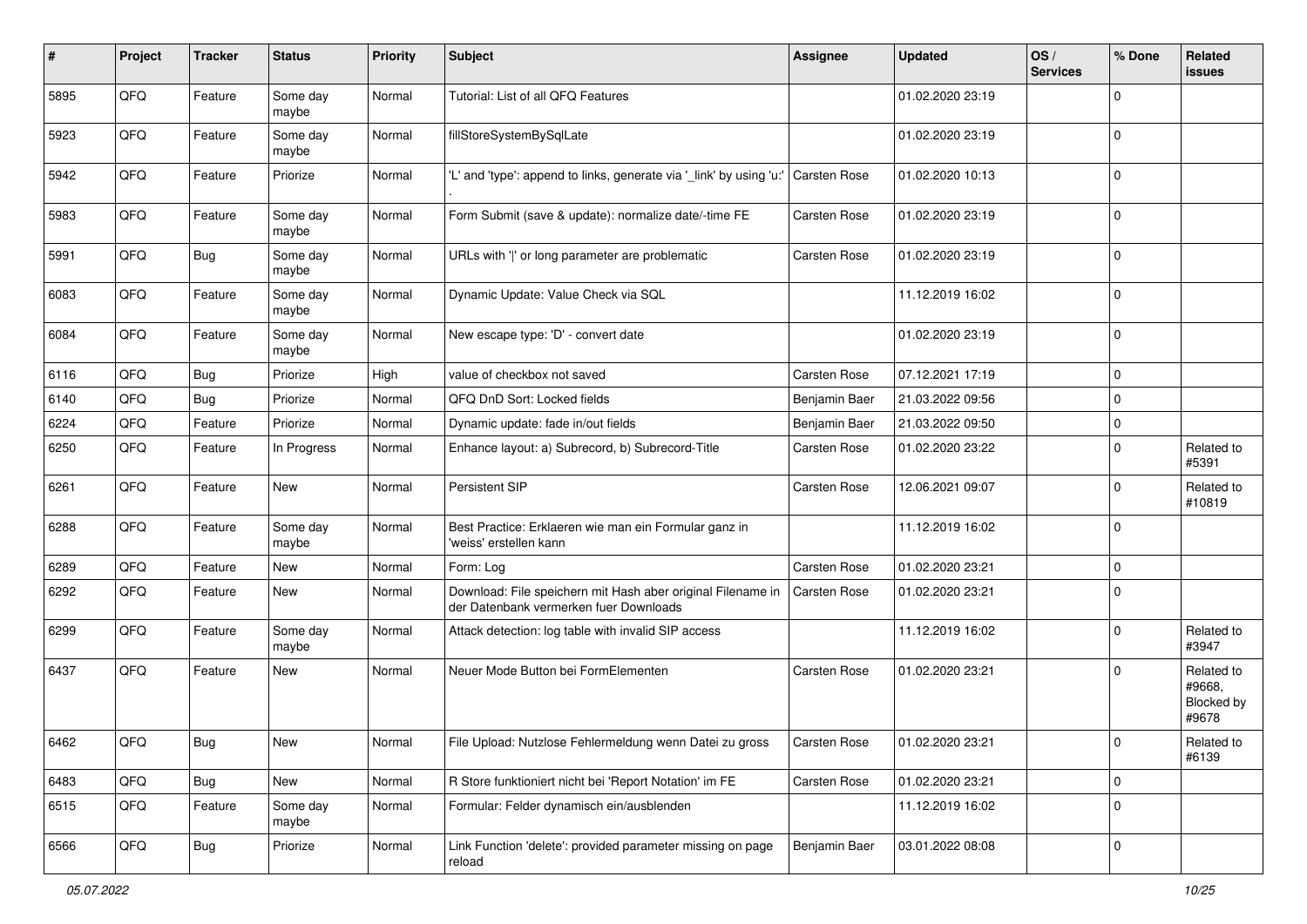| #    | Project | <b>Tracker</b> | <b>Status</b>     | <b>Priority</b> | <b>Subject</b>                                                                                                             | <b>Assignee</b>     | <b>Updated</b>   | OS/<br><b>Services</b> | % Done   | Related<br><b>issues</b> |
|------|---------|----------------|-------------------|-----------------|----------------------------------------------------------------------------------------------------------------------------|---------------------|------------------|------------------------|----------|--------------------------|
| 6574 | QFQ     | Bug            | Priorize          | Normal          | gfg.log: Fehlermeldung wurde angezeigt, aber nicht geloggt                                                                 | Carsten Rose        | 01.02.2020 10:13 |                        | $\Omega$ |                          |
| 6594 | QFQ     | Feature        | New               | Normal          | Excel: on download, check if there is a valid sip                                                                          | <b>Carsten Rose</b> | 01.02.2020 23:21 |                        | $\Omega$ |                          |
| 6602 | QFQ     | Feature        | <b>New</b>        | Normal          | Formlet: in Report auf Mausklick ein mini-form oeffnen                                                                     | Carsten Rose        | 11.12.2019 16:16 |                        | $\Omega$ |                          |
| 6677 | QFQ     | Bug            | <b>New</b>        | Normal          | Error message FE Action Element: no/wrong FE reference<br>who cause the problem.                                           | <b>Carsten Rose</b> | 01.02.2020 23:21 |                        | $\Omega$ |                          |
| 6704 | QFQ     | Feature        | Some day<br>maybe | Normal          | Upload Mode: Bilder in Notizen rechts sollen aktuellen<br>Upload repräsentieren.                                           |                     | 01.02.2020 23:19 |                        | $\Omega$ | Related to<br>#3264      |
| 6715 | QFQ     | Feature        | Some day<br>maybe | Normal          | Code-Refactoring: dbArray vereinheitlichen                                                                                 | Carsten Rose        | 11.12.2019 16:02 |                        | $\Omega$ |                          |
| 6723 | QFQ     | Feature        | <b>New</b>        | Normal          | Report QFQ Installation and Version                                                                                        | <b>Carsten Rose</b> | 12.06.2021 09:07 |                        | $\Omega$ |                          |
| 6765 | QFQ     | Feature        | <b>New</b>        | Normal          | Moeglichkeit via QFQ eigene Logs zu schreiben                                                                              | <b>Carsten Rose</b> | 01.02.2020 23:21 |                        | $\Omega$ |                          |
| 6801 | QFQ     | Feature        | Priorize          | Normal          | Fabric: Maximize / FullIscreen                                                                                             | Benjamin Baer       | 21.03.2022 09:56 |                        | $\Omega$ |                          |
| 6855 | QFQ     | Feature        | New               | Normal          | With {{feUser:U}}!={{feUser:T}}: Save / Delete: only possible<br>with {{feUserSave:U}}='yes' and '{{feUserDelete:U}}='yes' | <b>Carsten Rose</b> | 01.02.2020 23:21 |                        | $\Omega$ |                          |
| 6870 | QFQ     | Feature        | Priorize          | Normal          | Click on '_link' triggers an API call                                                                                      | Benjamin Baer       | 03.01.2022 08:25 |                        | 0        |                          |
| 6912 | QFQ     | Bug            | <b>New</b>        | Normal          | error Message Var 'deadline' already set in SIP - in Form<br>with FE.value={{deadline:R:::{{deadlinePeriod:Y}}}}           | <b>Carsten Rose</b> | 01.02.2020 23:21 |                        | $\Omega$ |                          |
| 6970 | QFQ     | Feature        | Some day<br>maybe | Normal          | tablesorter: default fuer 'sortReset' aendern von 'Ctrl' zu 'Alt'                                                          | Benjamin Baer       | 01.02.2020 23:21 |                        | $\Omega$ |                          |
| 6972 | QFQ     | Feature        | Some day<br>maybe | Normal          | Fabric Clipboard / cross browser tab                                                                                       | Benjamin Baer       | 01.02.2020 23:21 |                        | $\Omega$ |                          |
| 6992 | QFQ     | Feature        | Some day<br>maybe | Normal          | DB exception: Syntax Highlight                                                                                             |                     | 11.12.2019 16:01 |                        | $\Omega$ | Related to<br>#5450      |
| 6998 | QFQ     | Feature        | Priorize          | Normal          | Form: with debug=on show column information as tooltip of<br>column label                                                  | <b>Carsten Rose</b> | 01.02.2020 10:13 |                        | $\Omega$ |                          |
| 7002 | QFQ     | Bug            | <b>New</b>        | Normal          | Dynamic Update: row does not disappear / appear                                                                            | <b>Carsten Rose</b> | 01.02.2020 23:22 |                        | $\Omega$ |                          |
| 7014 | QFQ     | Bug            | <b>New</b>        | Normal          | Sending invalid emails succeeds when<br>debug.redirectAllMailTo is set                                                     | <b>Carsten Rose</b> | 01.02.2020 23:21 |                        | $\Omega$ |                          |
| 7099 | QFQ     | Feature        | <b>New</b>        | Normal          | Redesign FormEditor                                                                                                        | Carsten Rose        | 01.02.2020 23:21 |                        | $\Omega$ |                          |
| 7100 | QFQ     | Feature        | Some day<br>maybe | Normal          | Download: log access, max downloads, time limit                                                                            |                     | 01.02.2020 23:19 |                        | $\Omega$ |                          |
| 7101 | QFQ     | Bug            | Some day<br>maybe | Normal          | 'form' in SIP and 'report' - breaks                                                                                        |                     | 01.02.2020 23:20 |                        | $\Omega$ |                          |
| 7102 | QFQ     | Feature        | <b>New</b>        | Normal          | Comment sign in report: '#' and '--'                                                                                       | <b>Carsten Rose</b> | 01.02.2020 23:21 |                        | 0        |                          |
| 7104 | QFQ     | Feature        | Some day<br>maybe | Normal          | Manual: hint about escaping if '\r' appears in mail body                                                                   |                     | 11.12.2019 16:01 |                        | $\Omega$ |                          |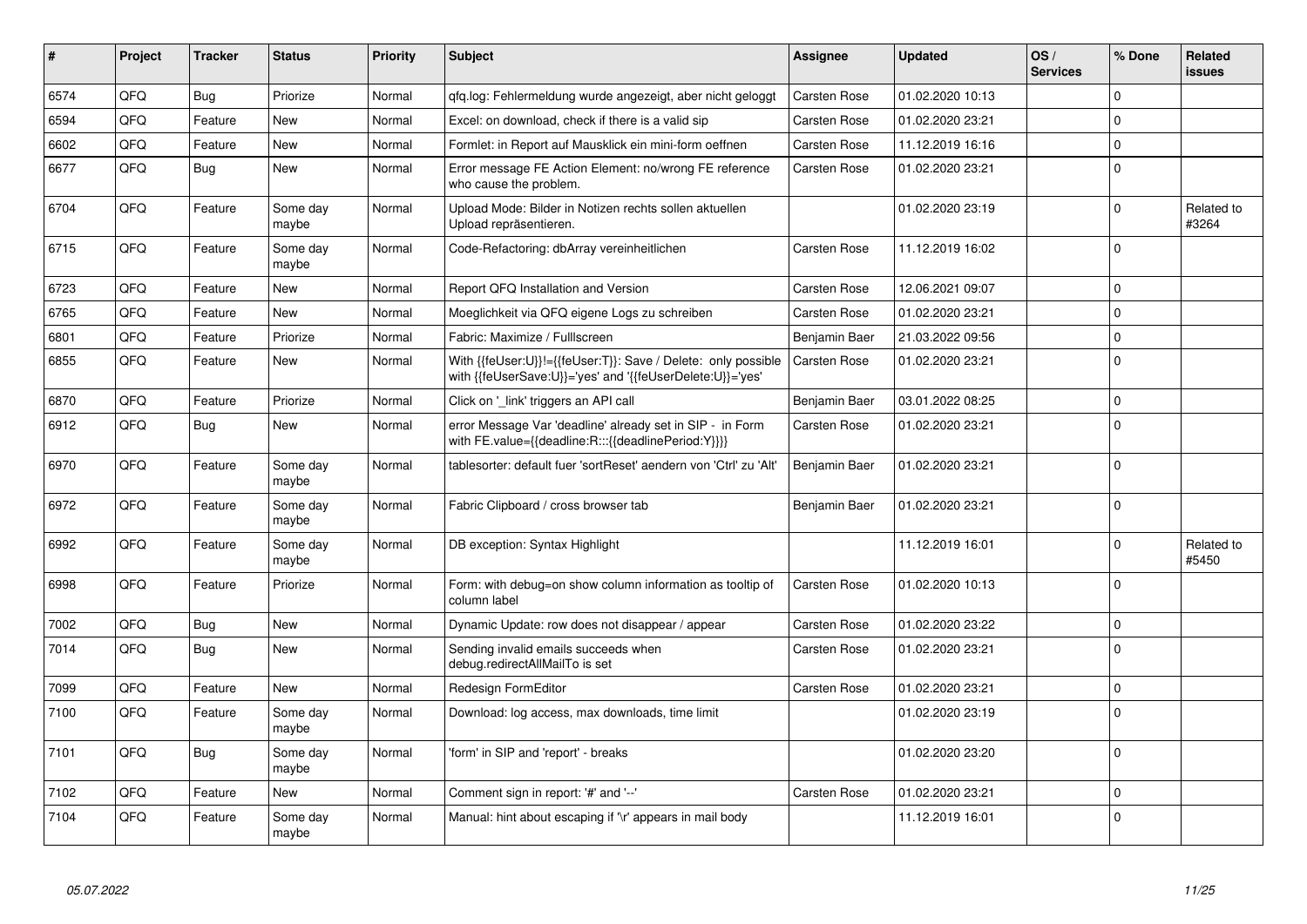| #    | Project | <b>Tracker</b> | <b>Status</b>     | <b>Priority</b> | <b>Subject</b>                                                                                 | <b>Assignee</b>     | <b>Updated</b>   | OS/<br><b>Services</b> | % Done   | Related<br>issues         |
|------|---------|----------------|-------------------|-----------------|------------------------------------------------------------------------------------------------|---------------------|------------------|------------------------|----------|---------------------------|
| 7105 | QFQ     | Feature        | Some day<br>maybe | Normal          | Beispiel wie man in einer zweiten Tabelle speichert.                                           |                     | 11.12.2019 16:01 |                        | $\Omega$ |                           |
| 7106 | QFQ     | Feature        | Some day<br>maybe | Normal          | Beispiel Nummerierung von Rows in Report                                                       |                     | 11.12.2019 16:01 |                        | $\Omega$ |                           |
| 7107 | QFQ     | Feature        | Some day<br>maybe | Normal          | Showcase Registration Tool: Anmeldung / Administration :<br>Liste Anmeldungen / Emaileinaldung | <b>Carsten Rose</b> | 11.12.2019 16:01 |                        | $\Omega$ |                           |
| 7108 | QFQ     | Feature        | Some day<br>maybe | Normal          | QFQ Wrap Elements                                                                              |                     | 11.12.2019 16:01 |                        | $\Omega$ |                           |
| 7109 | QFQ     | Feature        | <b>New</b>        | Normal          | Dynamic Updates: row/element hide                                                              | <b>Carsten Rose</b> | 01.02.2020 23:22 |                        | $\Omega$ | Has<br>duplicate<br>#4081 |
| 7119 | QFQ     | Feature        | New               | Normal          | Upload: scaleDownWidth, scaleDownHeight                                                        | Carsten Rose        | 01.02.2020 23:21 |                        | $\Omega$ |                           |
| 7175 | QFQ     | Feature        | New               | Normal          | Upload: md5 hash as filename                                                                   | Carsten Rose        | 01.02.2020 23:21 |                        | $\Omega$ |                           |
| 7217 | QFQ     | Feature        | Priorize          | Normal          | Download: notice User if `_sip=?` is missing                                                   | <b>Carsten Rose</b> | 01.02.2020 10:13 |                        | $\Omega$ |                           |
| 7219 | QFQ     | Bug            | <b>New</b>        | Normal          | typeSheadSql / typeAheadSqlPrefetch: change to curly<br>braces                                 | <b>Carsten Rose</b> | 01.02.2020 23:21 |                        | 0        |                           |
| 7229 | QFQ     | Feature        | Some day<br>maybe | Normal          | New FormElement.type: Button                                                                   |                     | 01.02.2021 12:32 |                        | $\Omega$ |                           |
| 7239 | QFQ     | Feature        | New               | Normal          | TinyMCE: html tag whitelist                                                                    | Carsten Rose        | 01.02.2020 23:21 |                        | $\Omega$ | Related to<br>#14320      |
| 7261 | QFQ     | Bug            | <b>New</b>        | Normal          | Report pathFilename for user without path, only the filename                                   | <b>Carsten Rose</b> | 01.02.2020 23:21 |                        | $\Omega$ |                           |
| 7278 | QFQ     | Feature        | Some day<br>maybe | Normal          | Form: Wert vordefinieren der immer gesetzt wird                                                |                     | 02.05.2021 09:27 |                        | $\Omega$ |                           |
| 7280 | QFQ     | Feature        | <b>New</b>        | Normal          | recently used table                                                                            | Carsten Rose        | 01.02.2020 23:21 |                        | 0        |                           |
| 7281 | QFQ     | Bug            | Some day<br>maybe | Normal          | Subrecords: on large screen separator line too short                                           |                     | 01.02.2020 23:19 |                        | $\Omega$ |                           |
| 7290 | QFQ     | Feature        | Priorize          | Normal          | FormEditor: title as textarea if LEN(title)>60                                                 | <b>Carsten Rose</b> | 01.02.2020 10:13 |                        | $\Omega$ | Blocked by<br>#7682       |
| 7336 | QFQ     | Feature        | Some day<br>maybe | Normal          | PDF Upload: disallow PDFs with specific Meta information                                       | <b>Carsten Rose</b> | 11.12.2019 16:01 |                        | $\Omega$ |                           |
| 7342 | QFQ     | Feature        | New               | Normal          | add content = hide this                                                                        | Carsten Rose        | 01.02.2020 23:21 |                        | 0        |                           |
| 7402 | QFQ     | Bug            | Some day<br>maybe | Normal          | thumbnail cache: outdated picture when permission denied<br>and permission resolved.           |                     | 01.02.2020 23:20 |                        | $\Omega$ |                           |
| 7452 | QFQ     | Feature        | Some day<br>maybe | Normal          | automate deployment new QFQ version                                                            | Carsten Rose        | 16.09.2021 15:10 |                        | $\Omega$ |                           |
| 7453 | QFQ     | Feature        | Some day<br>maybe | Normal          | import / export forms QFQ                                                                      | <b>Carsten Rose</b> | 16.09.2021 15:10 |                        | $\Omega$ |                           |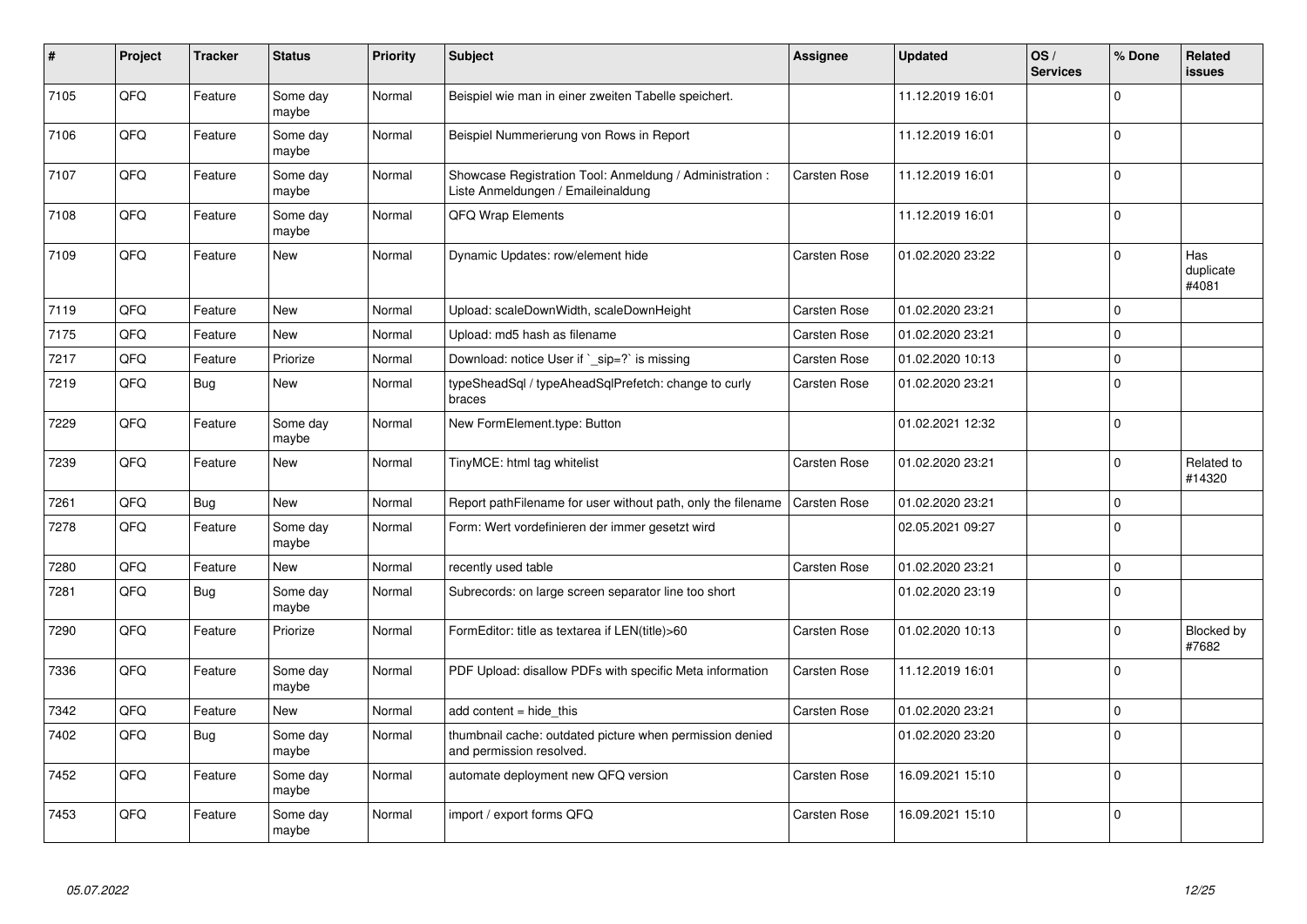| #    | Project | <b>Tracker</b> | <b>Status</b>     | <b>Priority</b> | <b>Subject</b>                                                                                        | <b>Assignee</b>     | <b>Updated</b>   | OS/<br><b>Services</b> | % Done      | Related<br>issues                                                      |
|------|---------|----------------|-------------------|-----------------|-------------------------------------------------------------------------------------------------------|---------------------|------------------|------------------------|-------------|------------------------------------------------------------------------|
| 7456 | QFQ     | Bug            | Some day<br>maybe | Low             | Todos in Code: solve or make ticket                                                                   | <b>Carsten Rose</b> | 16.09.2021 15:10 |                        | $\Omega$    |                                                                        |
| 7480 | QFQ     | Feature        | New               | Normal          | Record History (Undo / Redo)                                                                          | <b>Carsten Rose</b> | 11.12.2019 16:16 |                        | $\Omega$    | Related to<br>#2361                                                    |
| 7481 | QFQ     | Feature        | <b>New</b>        | Normal          | Detect 'BaseUrl' automatically                                                                        | <b>Carsten Rose</b> | 01.02.2020 23:21 |                        | $\Omega$    |                                                                        |
| 7512 | QFQ     | Bug            | New               | Normal          | FE: inputType=number >> 'pattern' is not respected                                                    | <b>Carsten Rose</b> | 01.02.2020 23:22 |                        | $\Omega$    |                                                                        |
| 7513 | QFQ     | Bug            | New               | Normal          | Radios not correct aligned                                                                            | <b>Carsten Rose</b> | 01.02.2020 23:22 |                        | 0           |                                                                        |
| 7519 | QFQ     | Feature        | New               | Normal          | Select: Multi                                                                                         | <b>Carsten Rose</b> | 01.02.2020 23:22 |                        | $\Omega$    |                                                                        |
| 7520 | QFQ     | Feature        | <b>New</b>        | Normal          | QR Code:  AS _qr ( AS _link)                                                                          | <b>Carsten Rose</b> | 01.02.2020 23:22 |                        | 0           |                                                                        |
| 7521 | QFQ     | Feature        | <b>New</b>        | Normal          | TemplateGroup: fe.type=upload                                                                         | Carsten Rose        | 01.02.2020 23:21 |                        | $\Omega$    | Related to<br>#9706                                                    |
| 7522 | QFQ     | Feature        | Priorize          | Normal          | Inserting default index.html to folder (Avoid Apache<br>Indexing)                                     | Carsten Rose        | 01.02.2020 10:13 |                        | $\Omega$    |                                                                        |
| 7524 | QFQ     | <b>Bug</b>     | <b>New</b>        | Normal          | QFQ throws a 'General Error' if 'fileadmin/protected/log/' is<br>not writeable                        | <b>Carsten Rose</b> | 01.02.2020 23:22 |                        | $\Omega$    |                                                                        |
| 7547 | QFQ     | Bug            | New               | Normal          | Error Message in afterSave: wrong parameter column<br>reported                                        | Carsten Rose        | 01.02.2020 23:22 |                        | $\Omega$    |                                                                        |
| 7574 | QFQ     | Bug            | New               | Normal          | Substitute error: form element not reported / dont parse<br>Form.note                                 | <b>Carsten Rose</b> | 01.02.2020 23:21 |                        | $\Omega$    |                                                                        |
| 7602 | QFQ     | Feature        | ToDo              | High            | Multi Select: with checkboxes                                                                         | Benjamin Baer       | 22.03.2022 09:07 |                        | $\mathbf 0$ |                                                                        |
| 7616 | QFQ     | Bug            | Priorize          | Normal          | Selectlist with Enum & Dynamic Update                                                                 | <b>Carsten Rose</b> | 01.02.2020 10:13 |                        | 0           |                                                                        |
| 7630 | QFQ     | Feature        | Priorize          | Normal          | detailed error message for simple upload                                                              | Carsten Rose        | 01.02.2020 10:13 |                        | $\Omega$    |                                                                        |
| 7650 | QFQ     | Bug            | <b>New</b>        | High            | Optional do not show 'required' sign on FormElement                                                   | <b>Carsten Rose</b> | 03.05.2021 21:14 |                        | 0           |                                                                        |
| 7656 | QFQ     | Bug            | Priorize          | Normal          | FE with required, 'pattern' and 'extraButtonLock': always<br>complain about missing value             | <b>Carsten Rose</b> | 01.02.2020 10:13 |                        | $\Omega$    |                                                                        |
| 7660 | QFQ     | Feature        | New               | Normal          | IMAP: import mails to DB, move / delete mails                                                         | <b>Carsten Rose</b> | 01.02.2020 09:52 |                        | 0           |                                                                        |
| 7681 | QFQ     | Feature        | New               | Normal          | Optional switch off 'check for modified record'                                                       | <b>Carsten Rose</b> | 01.02.2020 23:21 |                        | $\mathbf 0$ |                                                                        |
| 7683 | QFQ     | Feature        | New               | Normal          | Special column names in '{{ SELECT  AS _link }}' should<br>be detected                                | <b>Carsten Rose</b> | 01.02.2020 23:21 |                        | $\Omega$    |                                                                        |
| 7685 | QFQ     | Bug            | New               | Normal          | Open FormElement from QFQ error message and save<br>modified record: error about missing {{formId:F}} | <b>Carsten Rose</b> | 01.02.2020 23:22 |                        | $\Omega$    |                                                                        |
| 7730 | QFQ     | Feature        | Priorize          | Normal          | SELECT Box: title in between                                                                          | Benjamin Baer       | 01.02.2020 23:22 |                        | $\mathbf 0$ |                                                                        |
| 7732 | QFQ     | Feature        | Some day<br>maybe | Normal          | Javascript: Lazy Loading der add on libs                                                              | Benjamin Baer       | 08.06.2022 10:38 |                        | $\Omega$    | Related to<br>#12611,<br>Related to<br>#12490,<br>Related to<br>#10013 |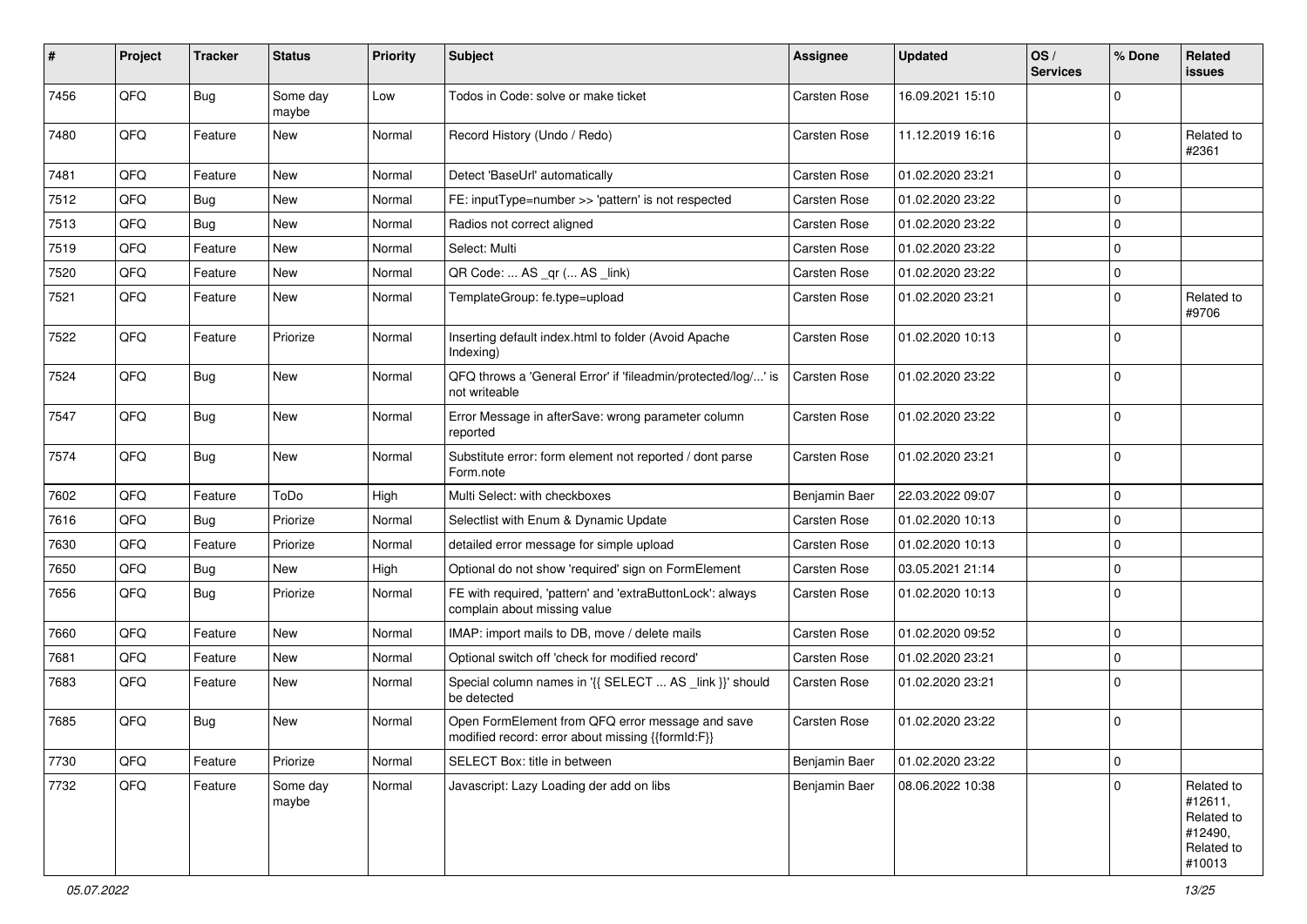| ∦    | Project | <b>Tracker</b> | <b>Status</b>     | <b>Priority</b> | <b>Subject</b>                                                                 | <b>Assignee</b>     | <b>Updated</b>   | OS/<br><b>Services</b> | % Done      | Related<br><b>issues</b>                        |
|------|---------|----------------|-------------------|-----------------|--------------------------------------------------------------------------------|---------------------|------------------|------------------------|-------------|-------------------------------------------------|
| 7795 | QFQ     | Bug            | <b>New</b>        | Normal          | Readonly Form: Typeahead-Felder                                                | <b>Carsten Rose</b> | 01.02.2020 23:22 |                        | $\Omega$    | Related to<br>#10640                            |
| 7812 | QFQ     | Feature        | New               | Normal          | FE 'Subrecord' - new option 'subrecordShowFilter',<br>'subrecordPaging'        | <b>Carsten Rose</b> | 01.02.2020 23:22 |                        | $\Omega$    |                                                 |
| 7850 | QFQ     | Feature        | <b>New</b>        | High            | Upload records: non 'pathFileName' column                                      | <b>Carsten Rose</b> | 03.05.2021 21:14 |                        | $\mathbf 0$ |                                                 |
| 7890 | QFQ     | <b>Bug</b>     | New               | Normal          | FormElement 'required': extraButtonInfo not aligned                            | <b>Carsten Rose</b> | 11.06.2021 21:17 |                        | $\Omega$    | Related to<br>#11517                            |
| 7899 | QFQ     | Bug            | <b>New</b>        | High            | Fe.type=password / retype / required: always complain about<br>missing value   | <b>Carsten Rose</b> | 03.05.2021 21:14 |                        | $\Omega$    |                                                 |
| 7920 | QFQ     | Feature        | <b>New</b>        | Normal          | FE: Syntax Highlight, Zeinlenumbruch                                           | Carsten Rose        | 01.02.2020 10:03 |                        | $\mathbf 0$ |                                                 |
| 7921 | QFQ     | Feature        | Some day<br>maybe | Normal          | Rest API Export: URL kuerzer machen                                            |                     | 01.02.2020 23:19 |                        | $\Omega$    |                                                 |
| 7924 | QFQ     | Feature        | <b>New</b>        | Normal          | Radio/Checkbox with Tooltip                                                    | <b>Carsten Rose</b> | 01.02.2020 23:22 |                        | $\mathbf 0$ |                                                 |
| 7965 | QFQ     | Feature        | Priorize          | Normal          | Input type 'text' with visual format - currency                                | Benjamin Baer       | 03.01.2022 07:45 |                        | $\Omega$    |                                                 |
| 8034 | QFQ     | Feature        | Priorize          | Normal          | FormElement 'data': 22.22.2222 should not be accepted                          | <b>Carsten Rose</b> | 01.02.2020 10:13 |                        | $\mathbf 0$ |                                                 |
| 8037 | QFQ     | Bug            | Priorize          | Normal          | FE.type=upload (advanced mode): {{slaveld:V}} missing<br>during dynamic update | Carsten Rose        | 01.02.2020 10:13 |                        | $\Omega$    |                                                 |
| 8044 | QFQ     | Feature        | Priorize          | Normal          | Transaction: a) Form, b) Report                                                | Carsten Rose        | 05.05.2021 22:14 |                        | $\Omega$    | Related to<br>#8043                             |
| 8049 | QFQ     | <b>Bug</b>     | <b>New</b>        | Normal          | FE.type=note, column 'value': text moves some pixel to top<br>after save       | <b>Carsten Rose</b> | 01.02.2020 23:22 |                        | $\Omega$    |                                                 |
| 8056 | QFQ     | Feature        | Some day<br>maybe | Normal          | Termin Organisation (Reservation)                                              |                     | 01.02.2020 23:19 |                        | $\Omega$    | Related to<br>#8658                             |
| 8082 | QFQ     | Feature        | Priorize          | High            | Contact form without saving record                                             | <b>Carsten Rose</b> | 07.12.2021 15:20 |                        | $\Omega$    | Related to<br>#8587,<br><b>Blocks</b><br>#11850 |
| 8083 | QFQ     | Bug            | <b>New</b>        | High            | FormEditor: primary table list does not respect<br>'indexDb={{indexData:Y}}'   | <b>Carsten Rose</b> | 03.05.2021 21:14 |                        | $\Omega$    | Has<br>duplicate<br>#6678                       |
| 8089 | QFQ     | Feature        | <b>New</b>        | Normal          | Copy/Paste for FormElements                                                    | <b>Carsten Rose</b> | 01.02.2020 23:22 |                        | $\mathbf 0$ |                                                 |
| 8101 | QFQ     | Feature        | Some day<br>maybe | Normal          | Password hash: support further hashing methods                                 | <b>Carsten Rose</b> | 16.09.2021 15:10 |                        | 0           |                                                 |
| 8106 | QFQ     | <b>Bug</b>     | Some day<br>maybe | Normal          | Dynamic Update: Feld kann nicht auf empty zurückgesetzt<br>werden              | <b>Carsten Rose</b> | 11.12.2019 16:01 |                        | $\mathbf 0$ |                                                 |
| 8187 | QFQ     | Feature        | New               | Normal          | Subrecord: enable/hide new button - make new/edit/delete<br>customizeable.     | Carsten Rose        | 06.03.2021 18:44 |                        | $\Omega$    | Related to<br>#11326                            |
| 8204 | QFG     | Feature        | Priorize          | High            | Position 'required mark'                                                       | Carsten Rose        | 16.06.2021 13:44 |                        | $\mathbf 0$ |                                                 |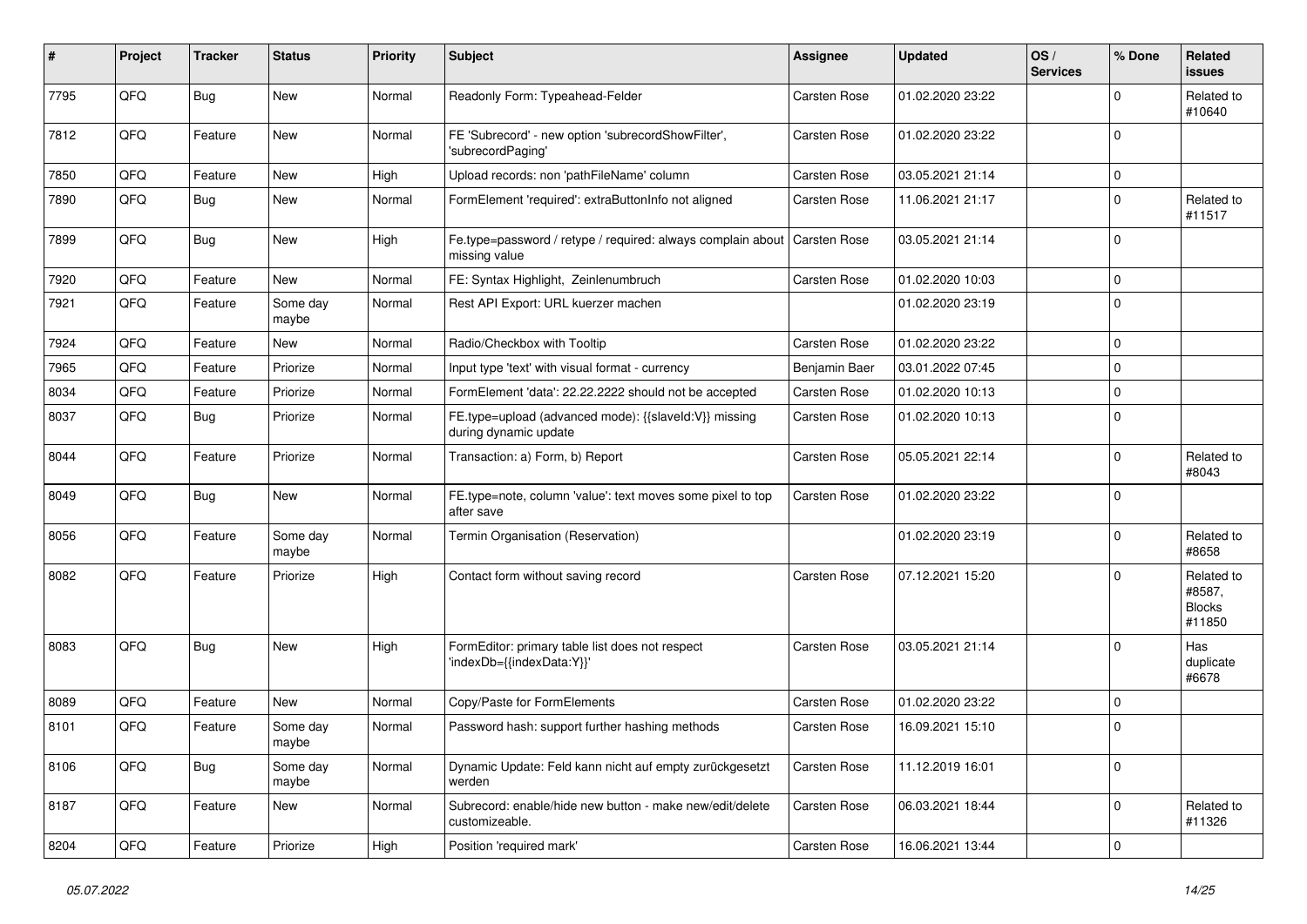| #    | Project | <b>Tracker</b> | <b>Status</b>     | <b>Priority</b> | <b>Subject</b>                                                                                         | <b>Assignee</b>     | <b>Updated</b>   | OS/<br><b>Services</b> | % Done      | Related<br>issues    |
|------|---------|----------------|-------------------|-----------------|--------------------------------------------------------------------------------------------------------|---------------------|------------------|------------------------|-------------|----------------------|
| 8217 | QFQ     | Feature        | <b>New</b>        | Normal          | if-elseif-else construct                                                                               | <b>Carsten Rose</b> | 16.03.2021 18:41 |                        | $\Omega$    | Related to<br>#10716 |
| 8277 | QFQ     | Feature        | Priorize          | Normal          | fe.parameter.default=                                                                                  | <b>Carsten Rose</b> | 01.02.2020 23:17 |                        | $\Omega$    | Related to<br>#8113  |
| 8316 | QFQ     | <b>Bug</b>     | Feedback          | Normal          | Documentation/Behaviour for Nested Queries and<br>Record-Store confusing                               | Nicola Chiapolini   | 20.11.2019 09:14 |                        | $\Omega$    |                      |
| 8336 | QFQ     | Feature        | New               | Normal          | Form > modified > Close New: a) Optional disable popup, b)<br>custom text, c) mode on save: closelstay | <b>Carsten Rose</b> | 01.02.2020 23:22 |                        | 0           | Related to<br>#8335  |
| 8431 | QFQ     | Bug            | New               | High            | autocron.php with wrong path                                                                           | <b>Carsten Rose</b> | 03.05.2021 21:14 |                        | $\Omega$    |                      |
| 8520 | QFQ     | Feature        | Some day<br>maybe | Normal          | Bring QFQ to Composer                                                                                  | Carsten Rose        | 16.09.2021 15:10 |                        | $\Omega$    |                      |
| 8584 | QFQ     | Feature        | Priorize          | Normal          | FE 'Action' - never assign to Container (except Template<br>Group)                                     | <b>Carsten Rose</b> | 01.02.2020 10:13 |                        | 0           |                      |
| 8585 | QFQ     | Feature        | Priorize          | Normal          | Enhance Error message for 'unknown form'                                                               | Carsten Rose        | 01.02.2020 10:13 |                        | 0           |                      |
| 8586 | QFQ     | Feature        | Some day<br>maybe | Normal          | QFQ: Enhance Error message for 'record not found'                                                      | <b>Carsten Rose</b> | 16.09.2021 15:10 |                        | $\Omega$    |                      |
| 8668 | QFQ     | Bug            | <b>New</b>        | High            | Pill disabled: dyamic mode 'hidden' not respected - FE is still<br>required                            | <b>Carsten Rose</b> | 03.05.2021 21:14 |                        | $\Omega$    |                      |
| 8702 | QFQ     | Feature        | <b>New</b>        | Normal          | Load Record which is locked: missing user info                                                         | Carsten Rose        | 11.12.2019 16:16 |                        | $\Omega$    | Related to<br>#9789  |
| 8719 | QFQ     | Feature        | <b>New</b>        | Normal          | extraButtonLock: add support for 0/1                                                                   | <b>Carsten Rose</b> | 01.02.2020 23:22 |                        | $\mathbf 0$ |                      |
| 8806 | QFQ     | Feature        | New               | Normal          | SQL Function nl2br                                                                                     | <b>Carsten Rose</b> | 01.02.2020 23:22 |                        | 0           |                      |
| 8891 | QFQ     | Bug            | <b>New</b>        | High            | formSubmitLog: do not log passwords                                                                    | Enis Nuredini       | 25.03.2022 09:06 |                        | 0           |                      |
| 8892 | QFQ     | Feature        | Some day<br>maybe | Normal          | Display and Edit SQL Comments in Form Editor                                                           | <b>Carsten Rose</b> | 11.12.2019 16:01 |                        | $\Omega$    |                      |
| 8894 | QFQ     | Feature        | Some day<br>maybe | Normal          | Documentation Tags Usable in QFQ Application                                                           | <b>Carsten Rose</b> | 11.12.2019 16:01 |                        | 0           |                      |
| 8962 | QFQ     | Feature        | <b>New</b>        | High            | allow for form fields with identical names                                                             | <b>Carsten Rose</b> | 03.05.2021 21:14 |                        | $\mathbf 0$ |                      |
| 8963 | QFQ     | Feature        | Priorize          | Normal          | Setting values in a store: flexible way                                                                | <b>Carsten Rose</b> | 05.05.2021 22:10 |                        | 0           | Related to<br>#8975  |
| 8975 | QFQ     | Feature        | <b>New</b>        | Normal          | Report Notation: 2.0                                                                                   | <b>Carsten Rose</b> | 01.02.2020 23:22 |                        | $\Omega$    | Related to<br>#8963  |
| 9013 | QFQ     | Bug            | New               | Normal          | Error in Twig template not handled                                                                     | Carsten Rose        | 20.10.2021 13:43 |                        | $\mathbf 0$ |                      |
| 9020 | QFQ     | <b>Bug</b>     | Some day<br>maybe | Normal          | radio mit buttonClass und dynamicUpdate lassen sich nicht<br>kombinieren                               |                     | 11.12.2019 16:01 |                        | $\mathbf 0$ |                      |
| 9024 | QFQ     | Bug            | Some day<br>maybe | Normal          | QFQ Einarbeitung                                                                                       |                     | 01.02.2020 15:56 |                        | 0           |                      |
| 9052 | QFQ     | Feature        | Feedback          | High            | Report: CodeMirror with SQL Syntax Highlight in FE                                                     | Enis Nuredini       | 08.06.2022 10:25 |                        | $\mathbf 0$ |                      |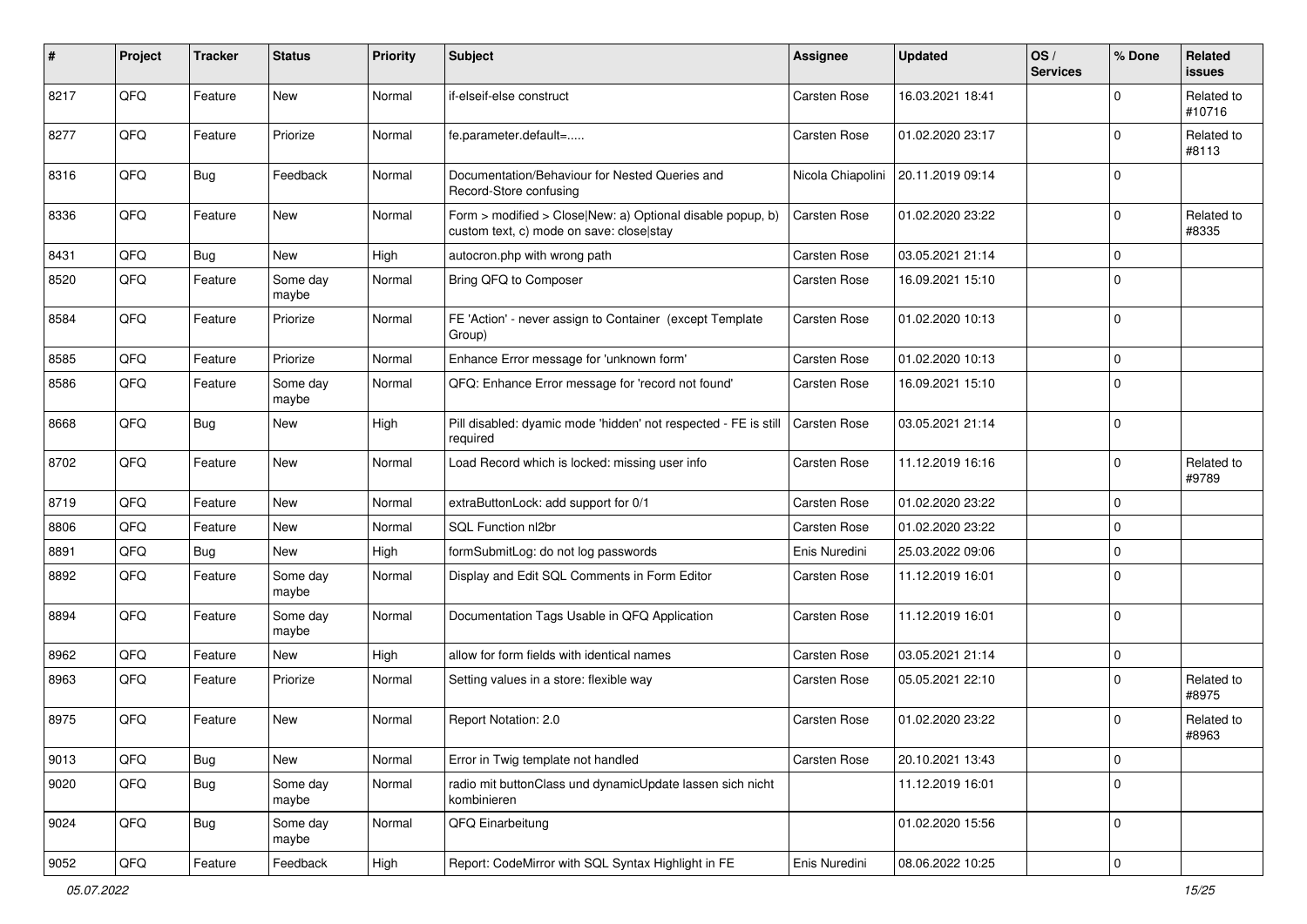| #    | Project | <b>Tracker</b> | <b>Status</b>     | <b>Priority</b> | <b>Subject</b>                                                                  | Assignee            | <b>Updated</b>   | OS/<br><b>Services</b> | % Done      | Related<br><b>issues</b>                     |
|------|---------|----------------|-------------------|-----------------|---------------------------------------------------------------------------------|---------------------|------------------|------------------------|-------------|----------------------------------------------|
| 9077 | QFQ     | <b>Bug</b>     | <b>New</b>        | Normal          | typeAheadSgl: report broken SQL                                                 | <b>Carsten Rose</b> | 29.06.2022 22:35 |                        | $\Omega$    | Related to<br>#4018                          |
| 9121 | QFQ     | <b>Bug</b>     | Priorize          | High            | sip links have r and __dbIndexData set                                          | <b>Carsten Rose</b> | 12.06.2021 10:41 |                        | $\mathbf 0$ |                                              |
| 9126 | QFQ     | <b>Bug</b>     | Some day<br>maybe | Normal          | hidden Form elements are present in page source                                 |                     | 02.01.2021 18:41 |                        | $\Omega$    |                                              |
| 9127 | QFQ     | <b>Bug</b>     | <b>New</b>        | Normal          | Error Message: change 'roll over' color - text not readable                     | <b>Carsten Rose</b> | 01.02.2020 23:22 |                        | $\mathbf 0$ |                                              |
| 9128 | QFQ     | Feature        | New               | Normal          | Error Message: not replaced variables- a) replace back to<br>'{{', b) underline | <b>Carsten Rose</b> | 01.02.2020 23:22 |                        | $\Omega$    | Related to<br>#9129                          |
| 9129 | QFQ     | Feature        | <b>New</b>        | Normal          | sqlValidate: Message as notification, not as error                              | <b>Carsten Rose</b> | 01.02.2020 23:22 |                        | $\Omega$    | Related to<br>#9128                          |
| 9130 | QFQ     | Feature        | Some day<br>maybe | Normal          | tablesorter: Automatic Row numbering / Zeilenummer                              | Benjamin Baer       | 01.02.2020 23:22 |                        | $\Omega$    |                                              |
| 9135 | QFQ     | Feature        | Priorize          | Normal          | Progress Bar generic / replace old hourglass download<br>popup                  | Benjamin Baer       | 03.01.2022 07:43 |                        | $\Omega$    |                                              |
| 9136 | QFQ     | Feature        | <b>New</b>        | Normal          | Create ZIP files with dynamic PDFs                                              | <b>Carsten Rose</b> | 01.02.2020 23:22 |                        | $\mathbf 0$ |                                              |
| 9173 | QFQ     | <b>Bug</b>     | Priorize          | Urgent          | Stale Record Lock: Firefox                                                      | <b>Carsten Rose</b> | 03.05.2021 21:14 |                        | $\Omega$    | Related to<br>#9789                          |
| 9177 | QFQ     | Bug            | <b>New</b>        | Normal          | Bug? QFQ tries to save an action FE, which has real<br>existing column name     | <b>Carsten Rose</b> | 01.02.2020 23:22 |                        | $\Omega$    |                                              |
| 9208 | QFQ     | Feature        | New               | Normal          | Manage 'recent' records                                                         | Carsten Rose        | 01.02.2020 23:22 |                        | $\Omega$    |                                              |
| 9221 | QFQ     | Feature        | New               | Normal          | typeAhead: Zeichenlimite ausschalten                                            | <b>Carsten Rose</b> | 29.06.2022 22:36 |                        | $\Omega$    |                                              |
| 9281 | QFQ     | Bug            | Some day<br>maybe | Normal          | Allow STRICT TRANS TABLES                                                       | Carsten Rose        | 02.01.2021 18:43 |                        | $\mathbf 0$ |                                              |
| 9317 | QFQ     | Bug            | <b>New</b>        | Normal          | FE.type=note: with dynamic show/hidden an empty label<br>causes trouble         | <b>Carsten Rose</b> | 01.02.2020 23:22 |                        | $\Omega$    |                                              |
| 9346 | QFQ     | Feature        | Priorize          | Normal          | beforeSave: check if an upload is given                                         | <b>Carsten Rose</b> | 11.06.2021 21:18 |                        | $\Omega$    |                                              |
| 9347 | QFQ     | <b>Bug</b>     | <b>New</b>        | High            | FE.type=upload with dynamic show/hidden: required not<br>detected               | Carsten Rose        | 12.06.2021 10:40 |                        | $\Omega$    | Related to<br>#5305,<br>Related to<br>#12398 |
| 9348 | QFQ     | Feature        | <b>New</b>        | Normal          | defaultThumbnailSize: pre render thumbnails                                     | <b>Carsten Rose</b> | 12.06.2021 09:05 |                        | $\Omega$    |                                              |
| 9352 | QFQ     | Feature        | <b>New</b>        | Normal          | FE 'Native' fire slaveld, sqlAfter, sqllns                                      | Carsten Rose        | 01.02.2020 23:22 |                        | $\mathbf 0$ |                                              |
| 9394 | QFQ     | Feature        | Priorize          | Normal          | REST: allow for non numerical ids in get requests                               | <b>Carsten Rose</b> | 05.05.2021 22:10 |                        | $\Omega$    |                                              |
| 9531 | QFQ     | Bug            | <b>New</b>        | High            | FE File: Dynamic Update / modeSql / required detected even<br>it not set        | <b>Carsten Rose</b> | 11.06.2021 20:32 |                        | $\Omega$    | Related to<br>#12398                         |
| 9533 | QFQ     | <b>Bug</b>     | New               | Normal          | FE.type=upload: Check in 'beforeSave' if upload is given                        | Carsten Rose        | 01.02.2020 23:22 |                        | $\Omega$    | Related to<br>#11523                         |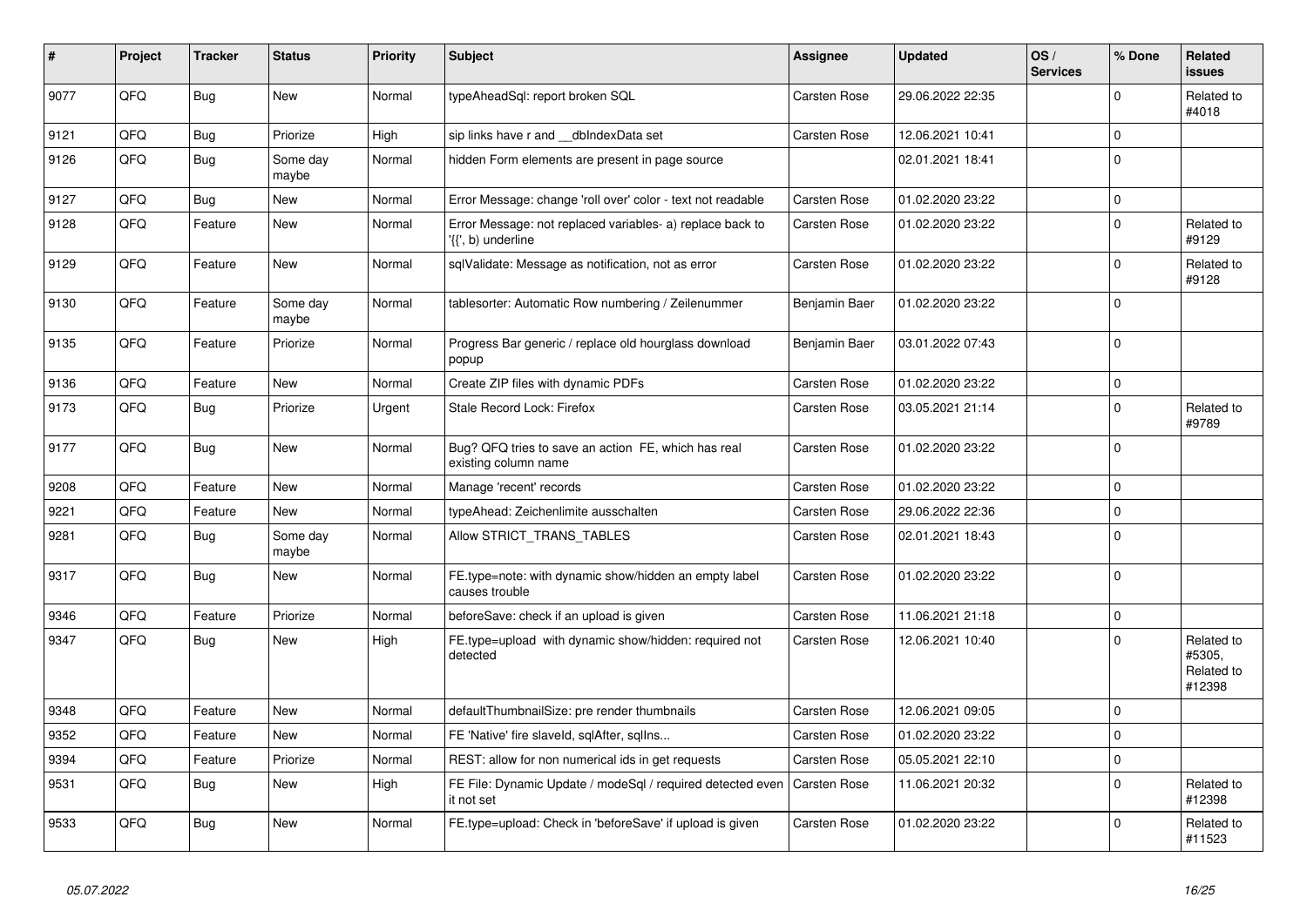| #    | Project | <b>Tracker</b> | <b>Status</b>     | <b>Priority</b> | <b>Subject</b>                                                                                           | <b>Assignee</b>     | <b>Updated</b>   | OS/<br><b>Services</b> | % Done      | Related<br>issues                                                       |
|------|---------|----------------|-------------------|-----------------|----------------------------------------------------------------------------------------------------------|---------------------|------------------|------------------------|-------------|-------------------------------------------------------------------------|
| 9534 | QFQ     | Bug            | Priorize          | Urgent          | FE.type=upload: 'Unknown Mode: ID"                                                                       | Carsten Rose        | 03.05.2021 21:14 |                        | $\Omega$    | Related to<br>#9532                                                     |
| 9535 | QFQ     | Bug            | Feedback          | Normal          | Report:  AS '_vertical' - column to wide - vertical >> rot45,<br>rot <sub>90</sub>                       | Benjamin Baer       | 01.02.2020 15:56 |                        | $\Omega$    |                                                                         |
| 9537 | QFQ     | Feature        | <b>New</b>        | Normal          | FormEditor: Edit fieldset in FrontEnd                                                                    | <b>Carsten Rose</b> | 01.02.2020 23:22 |                        | $\Omega$    |                                                                         |
| 9548 | QFQ     | Feature        | Feedback          | High            | FormElement: Pattern mismatch - optional report only on<br>focus lost                                    | Benjamin Baer       | 03.05.2021 21:14 |                        | $\Omega$    |                                                                         |
| 9579 | QFQ     | Feature        | Some day<br>maybe | Normal          | Multiform with Process Row                                                                               | Carsten Rose        | 11.12.2019 16:01 |                        | $\Omega$    |                                                                         |
| 9602 | QFQ     | Feature        | <b>New</b>        | Normal          | Form definition as JSON                                                                                  | Carsten Rose        | 01.02.2020 23:21 |                        | $\mathbf 0$ | Related to<br>#9600                                                     |
| 9668 | QFQ     | Feature        | Priorize          | Normal          | Form.mode: rename 'hidden' to 'hide'                                                                     | <b>Carsten Rose</b> | 05.05.2021 22:14 |                        | $\mathbf 0$ | Related to<br>#6437                                                     |
| 9669 | QFQ     | Bug            | Some day<br>maybe | Normal          | Checkbox / Template Group: radio/checkbox visible broken<br>after 'add'                                  | <b>Carsten Rose</b> | 16.06.2021 13:47 |                        | $\Omega$    | Related to<br>#8091                                                     |
| 9704 | QFQ     | Feature        | Some day<br>maybe | Normal          | Thumbnails Generieren beim Splitten von PDF Files                                                        | <b>Carsten Rose</b> | 11.12.2019 16:01 |                        | $\Omega$    |                                                                         |
| 9706 | QFQ     | Feature        | <b>New</b>        | Normal          | Multi File Upload (hidden template group)                                                                | <b>Carsten Rose</b> | 01.02.2020 23:22 |                        | $\Omega$    | Related to<br>#7521,<br>Related to<br>#5562,<br>Related to<br>#13330    |
| 9707 | QFQ     | Feature        | <b>New</b>        | Normal          | SIP security: encode pageld and check pageld on decode                                                   | <b>Carsten Rose</b> | 01.02.2020 23:22 |                        | $\Omega$    |                                                                         |
| 9773 | QFQ     | Bug            | <b>New</b>        | Normal          | form.parameter.formModeGlobal=requiredOff                                                                | Carsten Rose        | 01.02.2020 15:56 |                        | $\Omega$    |                                                                         |
| 9777 | QFQ     | Feature        | <b>New</b>        | Normal          | Logging QFQ Variables                                                                                    | <b>Carsten Rose</b> | 16.12.2019 17:17 |                        | $\Omega$    |                                                                         |
| 9781 | QFQ     | Feature        | <b>New</b>        | Normal          | Button: CSS class to make buttons smaller                                                                | Carsten Rose        | 01.02.2020 23:22 |                        | $\mathbf 0$ |                                                                         |
| 9783 | QFQ     | <b>Bug</b>     | <b>New</b>        | Normal          | Email with special characters                                                                            | <b>Carsten Rose</b> | 01.02.2020 23:22 |                        | $\Omega$    |                                                                         |
| 9811 | QFQ     | Feature        | <b>New</b>        | Normal          | Report: tag every n'th row                                                                               | <b>Carsten Rose</b> | 01.02.2020 23:22 |                        | 0           |                                                                         |
| 9834 | QFQ     | Bug            | Priorize          | Normal          | Input elements with tag 'disabled' are missing on<br>form-submit: server option 'processReadOnly' broken | Carsten Rose        | 07.12.2021 16:43 |                        | $\Omega$    | Related to<br>#9691,<br>Related to<br>#5305, Has<br>duplicate<br>#12331 |
| 9853 | QFQ     | Feature        | New               | Normal          | Check das SQL / QFQ / Mail Logfile geschrieben wird                                                      |                     | 09.01.2020 11:15 |                        | $\mathbf 0$ |                                                                         |
| 9855 | QFQ     | <b>Bug</b>     | New               | Normal          | <b>Required Check</b>                                                                                    |                     | 01.02.2020 15:56 |                        | $\mathbf 0$ |                                                                         |
| 9862 | QFQ     | <b>Bug</b>     | Priorize          | Normal          | Failed writing to sql mail qfq.log should throw an exception                                             | Carsten Rose        | 01.02.2020 10:13 |                        | 0           |                                                                         |
| 9898 | QFQ     | Bug            | Feedback          | Normal          | Formular trotz Timeout gespeichert                                                                       | Benjamin Baer       | 01.02.2020 15:56 |                        | $\mathbf 0$ |                                                                         |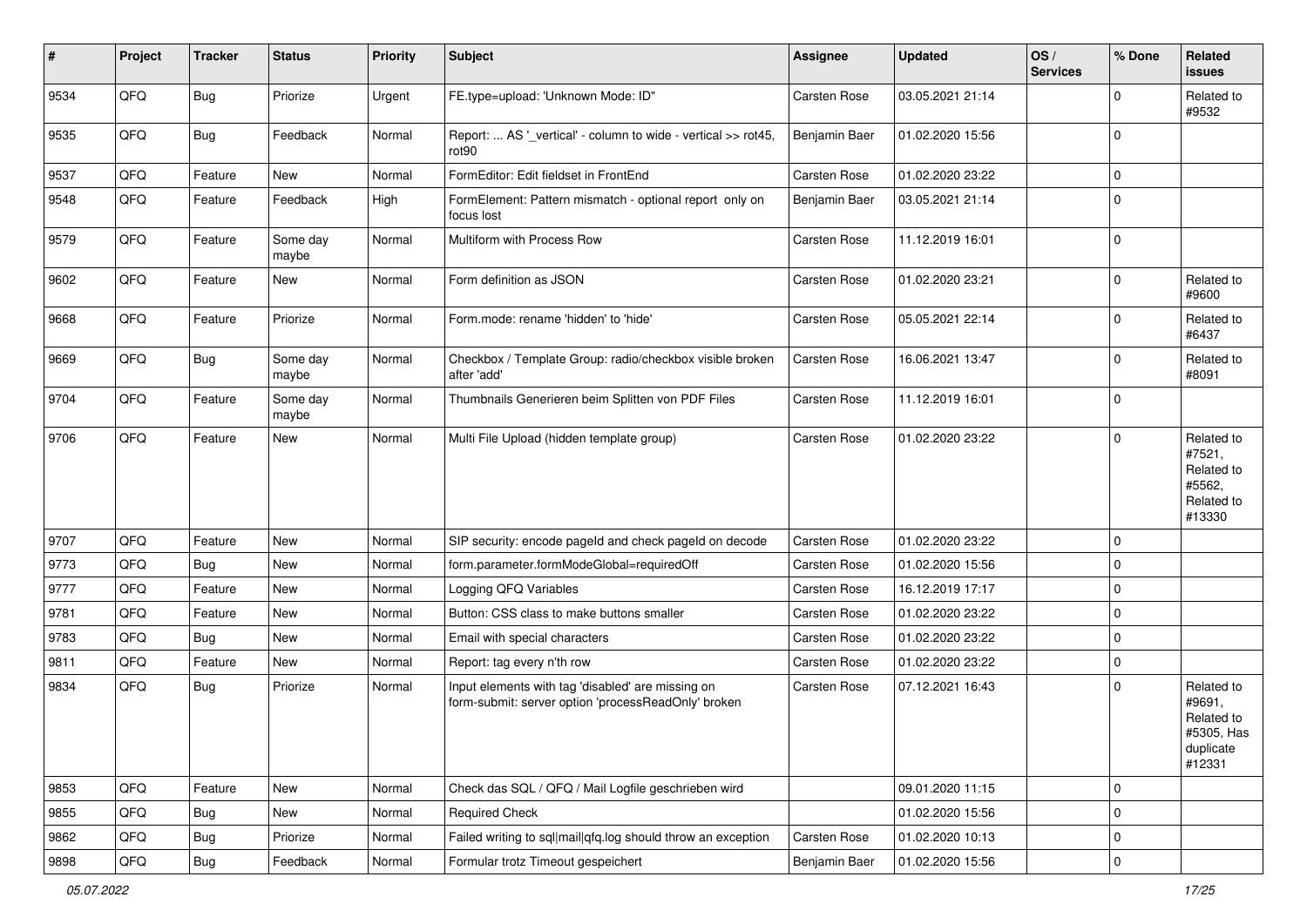| #     | Project | <b>Tracker</b> | <b>Status</b>     | <b>Priority</b> | <b>Subject</b>                                                                                                                        | Assignee            | <b>Updated</b>   | OS/<br><b>Services</b> | % Done      | Related<br>issues                                                      |
|-------|---------|----------------|-------------------|-----------------|---------------------------------------------------------------------------------------------------------------------------------------|---------------------|------------------|------------------------|-------------|------------------------------------------------------------------------|
| 9900  | QFQ     | Feature        | Priorize          | Normal          | Generic API Call: tt-content record >> JSON                                                                                           | <b>Carsten Rose</b> | 01.02.2020 10:13 |                        | $\mathbf 0$ |                                                                        |
| 9927  | QFQ     | Feature        | New               | Normal          | QFQ Update: a) Update nur machen wenn BE User<br>eingeloggt ist., b) Bei Fehler genaue Meldung welcher<br>Updateschritt Probleme hat. | <b>Carsten Rose</b> | 22.01.2020 12:59 |                        | $\mathbf 0$ |                                                                        |
| 9928  | QFQ     | Feature        | Priorize          | Normal          | SpecialColumnName: a) Deprecated: ' AS "_+tag " ', b)<br>New: ' AS "_ <tag1><tag2>"</tag2></tag1>                                     | <b>Carsten Rose</b> | 01.02.2020 23:17 |                        | $\mathbf 0$ | Related to<br>#9929                                                    |
| 9947  | QFQ     | Bug            | Priorize          | Normal          | Unwanted error message if missing 'typeAheadSqlPrefetch'                                                                              | Carsten Rose        | 01.02.2020 10:13 |                        | $\mathbf 0$ |                                                                        |
| 9958  | QFQ     | Bug            | Priorize          | Normal          | Broken subrecord query: no error message                                                                                              | Carsten Rose        | 05.02.2021 15:15 |                        | $\mathbf 0$ |                                                                        |
| 9968  | QFQ     | Feature        | Priorize          | Normal          | Tooltip in Links for Developer                                                                                                        | <b>Carsten Rose</b> | 01.02.2020 23:17 |                        | $\mathbf 0$ |                                                                        |
| 9975  | QFQ     | Bug            | Priorize          | Normal          | Dropdown Menu: 'r:3' broken                                                                                                           | Carsten Rose        | 01.02.2020 10:13 |                        | $\mathbf 0$ |                                                                        |
| 9983  | QFQ     | Feature        | New               | Normal          | Report Notation: new keyword 'range'                                                                                                  | Carsten Rose        | 01.02.2020 15:55 |                        | $\mathbf 0$ |                                                                        |
| 10003 | QFQ     | Feature        | Priorize          | Normal          | fieldset: stronger visualize group                                                                                                    | Benjamin Baer       | 12.02.2020 08:13 |                        | $\mathbf 0$ |                                                                        |
| 10005 | QFQ     | Feature        | Priorize          | Normal          | Report / special column name:  AS calendar                                                                                            | Carsten Rose        | 03.06.2020 17:28 |                        | $\mathbf 0$ |                                                                        |
| 10011 | QFQ     | Feature        | Priorize          | Normal          | Offer new STORE_TYPO3 Variable 'beUser', 'beEmail'                                                                                    | <b>Carsten Rose</b> | 08.05.2021 09:51 |                        | $\mathbf 0$ | Related to<br>#10012,<br>Related to<br>#12511                          |
| 10012 | QFQ     | Feature        | Priorize          | Normal          | redirectAllMailTo: {{beEmail:T}}                                                                                                      | <b>Carsten Rose</b> | 08.05.2021 09:54 |                        | 0           | Related to<br>#12412,<br>Related to<br>#12413,<br>Related to<br>#10011 |
| 10013 | QFQ     | Feature        | Some day<br>maybe | Normal          | FE.typ=editor: CodeMirror                                                                                                             | Carsten Rose        | 08.06.2022 10:37 |                        | $\Omega$    | Related to<br>#12611,<br>Related to<br>#12490,<br>Related to<br>#7732  |
| 10014 | QFQ     | Feature        | New               | Normal          | Manual.rst: describe behaviour and process order of<br>fillStoreVar, slaveId, sqlBefore,                                              | Carsten Rose        | 01.02.2020 22:31 |                        | 0           |                                                                        |
| 10015 | QFQ     | Feature        | Priorize          | Normal          | Monospace in Textarea                                                                                                                 | Carsten Rose        | 03.02.2020 13:40 |                        | $\mathbf 0$ |                                                                        |
| 10080 | QFQ     | Feature        | New               | Normal          | Popup on 'save' / 'close': configure dialog (answer<br>yes/no/cancle/)                                                                | Carsten Rose        | 28.03.2021 20:52 |                        | $\mathbf 0$ | Is duplicate<br>of #12262                                              |
| 10081 | QFQ     | Bug            | New               | High            | Stale record lock after 'forbidden' character                                                                                         | Carsten Rose        | 03.05.2021 21:12 |                        | $\Omega$    | Related to<br>#10082,<br>Related to<br>#9789                           |
| 10082 | QFQ     | Bug            | New               | Normal          | FE.type=SELECT - 'sanatize' Class                                                                                                     | Carsten Rose        | 07.05.2020 09:36 |                        | $\Omega$    | Related to<br>#10081                                                   |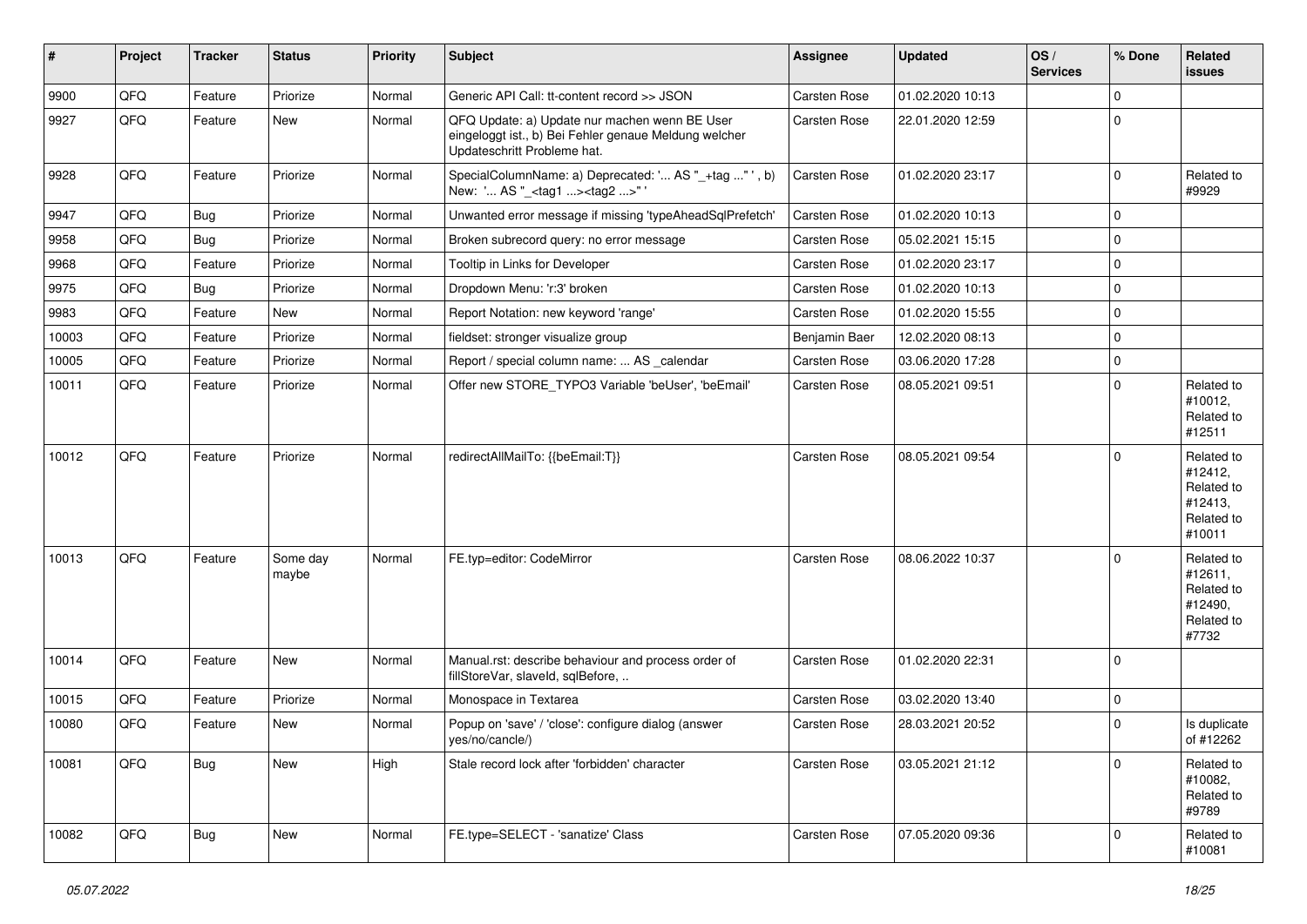| $\sharp$ | Project | <b>Tracker</b> | <b>Status</b>     | <b>Priority</b> | Subject                                                                             | <b>Assignee</b>     | Updated          | OS/<br><b>Services</b> | % Done      | Related<br><b>issues</b>                                             |
|----------|---------|----------------|-------------------|-----------------|-------------------------------------------------------------------------------------|---------------------|------------------|------------------------|-------------|----------------------------------------------------------------------|
| 10095    | QFQ     | Feature        | Some day<br>maybe | Normal          | Generic Gitlab Integration into QFQ                                                 | Carsten Rose        | 16.09.2021 15:10 |                        | $\Omega$    |                                                                      |
| 10114    | QFQ     | Feature        | New               | High            | Symbol (Link): 'G:' (Glyphicon) replaced by 'i:' (icon)                             |                     | 07.12.2021 17:19 |                        | $\mathbf 0$ | Related to<br>#3797,<br>Related to<br>#4194                          |
| 10116    | QFQ     | Feature        | Some day<br>maybe | Normal          | TypeAhead: Tag - show inside 'input' element                                        | <b>Carsten Rose</b> | 16.09.2021 15:09 |                        | $\Omega$    |                                                                      |
| 10119    | QFQ     | Feature        | <b>New</b>        | Normal          | Dropdown (selectlist) & TypeAhead: format and catagorize<br>list                    | <b>Carsten Rose</b> | 07.05.2020 09:36 |                        | 0           |                                                                      |
| 10124    | QFQ     | Feature        | Feedback          | Normal          | qfq AAI-Login                                                                       | Karin Niffeler      | 07.05.2020 09:36 |                        | $\Omega$    |                                                                      |
| 10322    | QFQ     | Bug            | New               | Normal          | FormElement / Radio: missing column 'enum' >> FE not<br>reported                    | <b>Carsten Rose</b> | 07.05.2020 09:37 |                        | $\Omega$    |                                                                      |
| 10324    | QFQ     | Bug            | <b>New</b>        | Normal          | Excel Export mit Template funktioniert nur, wenn Template<br>vor uid kommt          |                     | 30.03.2020 11:20 |                        | $\Omega$    | Related to<br>#10257                                                 |
| 10345    | QFQ     | Feature        | New               | Normal          | Templates - Patterns QFQ Style                                                      |                     | 03.05.2021 21:01 |                        | $\Omega$    | Related to<br>#10713                                                 |
| 10384    | QFQ     | Feature        | <b>New</b>        | Normal          | Parameter Exchange QFQ Instances                                                    |                     | 07.05.2020 09:38 |                        | $\mathbf 0$ |                                                                      |
| 10443    | QFQ     | Feature        | In Progress       | Normal          | Konzept_api / _live                                                                 | Carsten Rose        | 07.05.2020 09:39 |                        | 0           |                                                                      |
| 10463    | QFQ     | Feature        | New               | Normal          | Report_link: expliztes setzen von HTML Tags (Bedarf fuer<br>'data-selenium' & 'id') | Enis Nuredini       | 23.03.2022 09:23 |                        | $\Omega$    | Related to<br>#7648                                                  |
| 10506    | QFQ     | Bug            | <b>New</b>        | High            | Template Group broken on MultiDB instance                                           | <b>Carsten Rose</b> | 03.05.2021 21:12 |                        | $\Omega$    | Related to<br>#10505                                                 |
| 10508    | QFQ     | Bug            | New               | High            | Multi Form broken on Multi DB Instance                                              | <b>Carsten Rose</b> | 03.05.2021 21:12 |                        | $\mathbf 0$ |                                                                      |
| 10569    | QFQ     | Feature        | Priorize          | Normal          | link blank more safe                                                                | Enis Nuredini       | 25.03.2022 12:44 |                        | $\mathbf 0$ |                                                                      |
| 10588    | QFQ     | Bug            | New               | Normal          | typeahed Tag: Doku anpassen                                                         | <b>Carsten Rose</b> | 12.11.2020 23:45 |                        | $\mathbf 0$ |                                                                      |
| 10593    | QFQ     | Feature        | New               | Normal          | label2: text behind input element                                                   | Carsten Rose        | 16.05.2020 10:57 |                        | $\mathbf 0$ |                                                                      |
| 10640    | QFQ     | Bug            | New               | High            | TypeAhead Tag: FE editierbar trotz readOnly                                         | <b>Carsten Rose</b> | 03.05.2021 21:12 |                        | $\mathbf 0$ | Related to<br>#7795                                                  |
| 10658    | QFQ     | <b>Bug</b>     | New               | Normal          | processReadOnly broken                                                              | <b>Carsten Rose</b> | 27.05.2020 17:55 |                        | $\mathbf 0$ |                                                                      |
| 10661    | QFQ     | <b>Bug</b>     | In Progress       | Normal          | Typo3 Warnungen                                                                     | <b>Carsten Rose</b> | 07.09.2021 13:23 |                        | $\Omega$    | Related to<br>#12440                                                 |
| 10704    | QFQ     | <b>Bug</b>     | New               | Normal          | wkhtml problem rendering fullCalendar.js / fabric.js >><br>successor: puppeteer     | Carsten Rose        | 12.11.2020 23:45 |                        | $\mathbf 0$ | Related to<br>#5024,<br>Related to<br>#4650,<br>Related to<br>#10715 |
| 10714    | QFG     | Feature        | New               | Normal          | multi Table Form                                                                    | Carsten Rose        | 16.03.2021 18:44 |                        | 0           |                                                                      |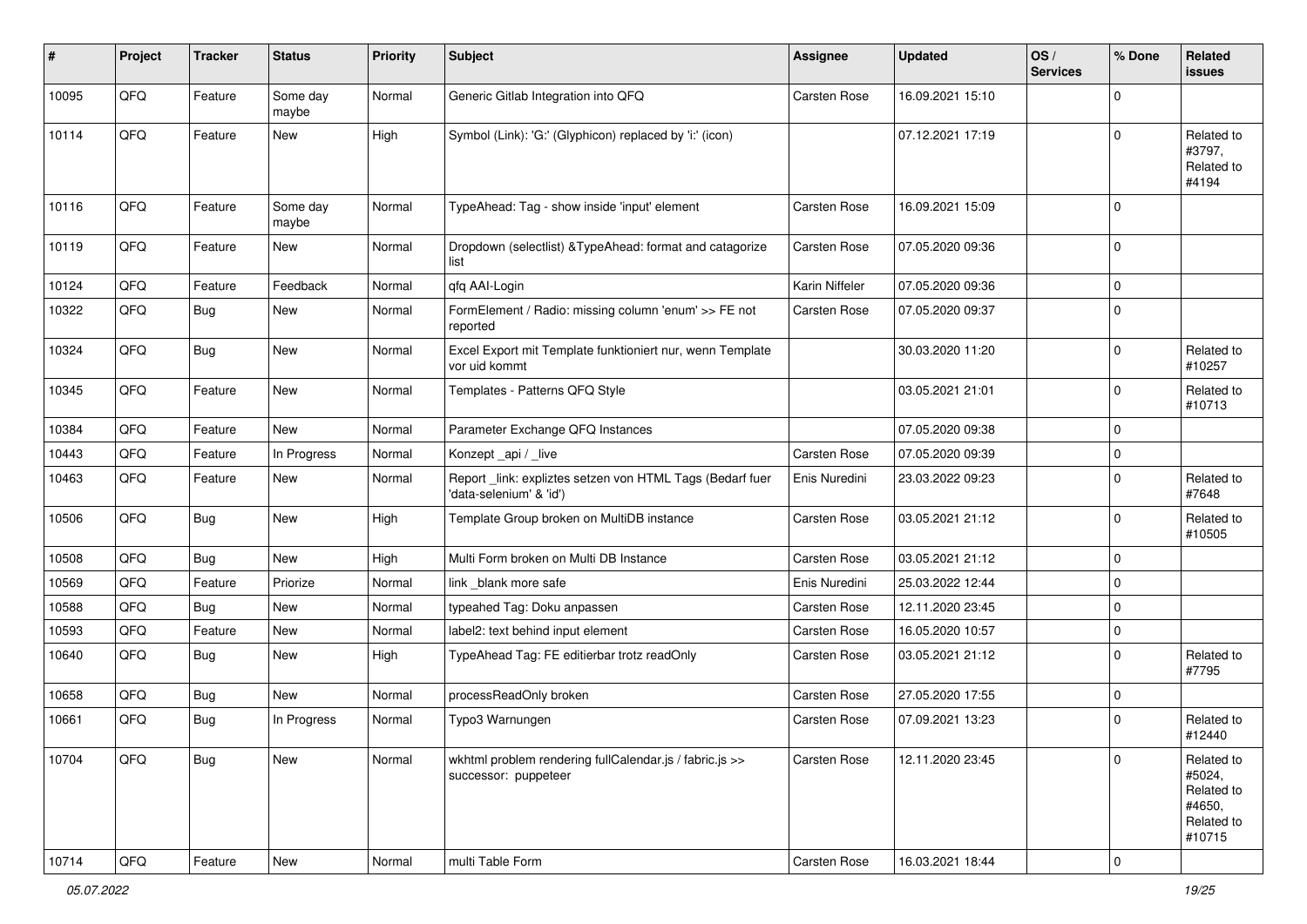| $\sharp$ | Project | <b>Tracker</b> | <b>Status</b>     | <b>Priority</b> | <b>Subject</b>                                                                      | <b>Assignee</b>     | <b>Updated</b>   | OS/<br><b>Services</b> | % Done              | Related<br><b>issues</b>                     |
|----------|---------|----------------|-------------------|-----------------|-------------------------------------------------------------------------------------|---------------------|------------------|------------------------|---------------------|----------------------------------------------|
| 10716    | QFQ     | Feature        | Some day<br>maybe | Normal          | Business Logic mit Externen Skripten                                                | Carsten Rose        | 16.09.2021 15:10 |                        | O                   | Related to<br>#10713,<br>Related to<br>#8217 |
| 10738    | QFQ     | Feature        | Some day<br>maybe | Normal          | CORS headers for external API requests                                              |                     | 10.06.2020 14:00 |                        | $\Omega$            |                                              |
| 10745    | QFQ     | Feature        | Some day<br>maybe | Normal          | Tablesorter Excel Export                                                            | <b>Carsten Rose</b> | 16.09.2021 15:09 |                        | $\Omega$            |                                              |
| 10759    | QFQ     | <b>Bug</b>     | <b>New</b>        | Normal          | emptyMeansNull - Feld falsch aktualisiert                                           |                     | 12.11.2020 23:45 |                        | $\mathbf 0$         |                                              |
| 10763    | QFQ     | Feature        | New               | Normal          | form accessed and submitted despite logout?                                         |                     | 16.06.2020 11:43 |                        | 0                   |                                              |
| 10766    | QFQ     | Bug            | <b>New</b>        | High            | Radiobutton / parameter.buttonClass=btn-default: dynamic<br>update                  |                     | 03.05.2021 21:12 |                        | $\Omega$            | Related to<br>#11237                         |
| 10782    | QFQ     | Feature        | Feedback          | Normal          | Tiny MCE: Image Upload                                                              | Enis Nuredini       | 16.05.2022 23:16 |                        | $\Omega$            | Related to<br>#12452                         |
| 10819    | QFQ     | Feature        | New               | Normal          | Persistent SIP - second try                                                         | <b>Carsten Rose</b> | 29.06.2020 23:02 |                        | $\Omega$            | Related to<br>#6261                          |
| 10874    | QFQ     | Feature        | <b>New</b>        | Normal          | Erstellen eines Foreign Keys in der Tabelle "FormElement"                           |                     | 13.07.2020 10:11 |                        | $\mathbf 0$         |                                              |
| 10890    | QFQ     | Bug            | New               | Normal          | AutoCron hangs                                                                      |                     | 20.07.2020 13:56 |                        | $\mathbf 0$         |                                              |
| 10937    | QFQ     | Bug            | New               | Normal          | Fehler mit abhängigen Select- Feldern beim Positionieren                            | <b>Carsten Rose</b> | 12.11.2020 23:45 |                        | $\Omega$            |                                              |
| 10976    | QFQ     | Feature        | <b>New</b>        | Normal          | Excel Export Verbesserungen                                                         | <b>Carsten Rose</b> | 06.08.2020 10:56 |                        | $\mathbf 0$         |                                              |
| 10979    | QFQ     | Feature        | New               | Normal          | Ajax Calls an API - dataReport                                                      | <b>Carsten Rose</b> | 11.05.2022 12:15 |                        | $\mathbf 0$         |                                              |
| 10996    | QFQ     | Feature        | New               | Normal          | Download video via sip: no seek                                                     | Carsten Rose        | 12.08.2020 14:18 |                        | $\Omega$            |                                              |
| 11036    | QFQ     | Feature        | Some day<br>maybe | Normal          | inline report editor permissions                                                    | <b>Carsten Rose</b> | 16.09.2021 15:09 |                        | $\Omega$            | Related to<br>#11323                         |
| 11057    | QFQ     | Bug            | <b>New</b>        | High            | Checkboxes ohne span.checkmark im Report werden<br>ausgeblendet                     | Benjamin Baer       | 03.05.2021 21:12 |                        | 0                   | Related to<br>#11039                         |
| 11076    | QFQ     | Feature        | In Progress       | Normal          | SELECT  AS _websocket                                                               | <b>Carsten Rose</b> | 30.08.2020 17:49 |                        | $\Omega$            | Related to<br>#13354                         |
| 11080    | QFQ     | Feature        | New               | Normal          | Send MQTT messages                                                                  | Carsten Rose        | 29.08.2020 19:49 |                        | $\mathbf 0$         |                                              |
| 11195    | QFQ     | Bug            | New               | Low             | Dynamic Update: Note not updated if new text is empty<br>(v20.4)                    |                     | 25.09.2020 11:14 |                        | $\mathbf 0$         |                                              |
| 11217    | QFQ     | Feature        | Some day<br>maybe | Normal          | <b>Extend Script Functionality</b>                                                  | Carsten Rose        | 16.09.2021 15:10 |                        | 0                   |                                              |
| 11237    | QFQ     | Bug            | New               | High            | Radiobutton / parameter.buttonClass= btn-default - kein dirty<br>Trigger            | Benjamin Baer       | 03.05.2021 21:12 |                        | $\mathbf 0$         | Related to<br>#10766                         |
| 11239    | QFQ     | Bug            | New               | Normal          | Radiobutton (plain): horizontales Rendern abhängig vom<br>Datentyp in der Datenbank | Carsten Rose        | 30.09.2020 18:37 |                        | 0                   |                                              |
| 11320    | QFG     | Feature        | Priorize          | Normal          | Typo3 Version 10 support                                                            | Carsten Rose        | 05.05.2021 22:09 |                        | $\mathsf{O}\xspace$ |                                              |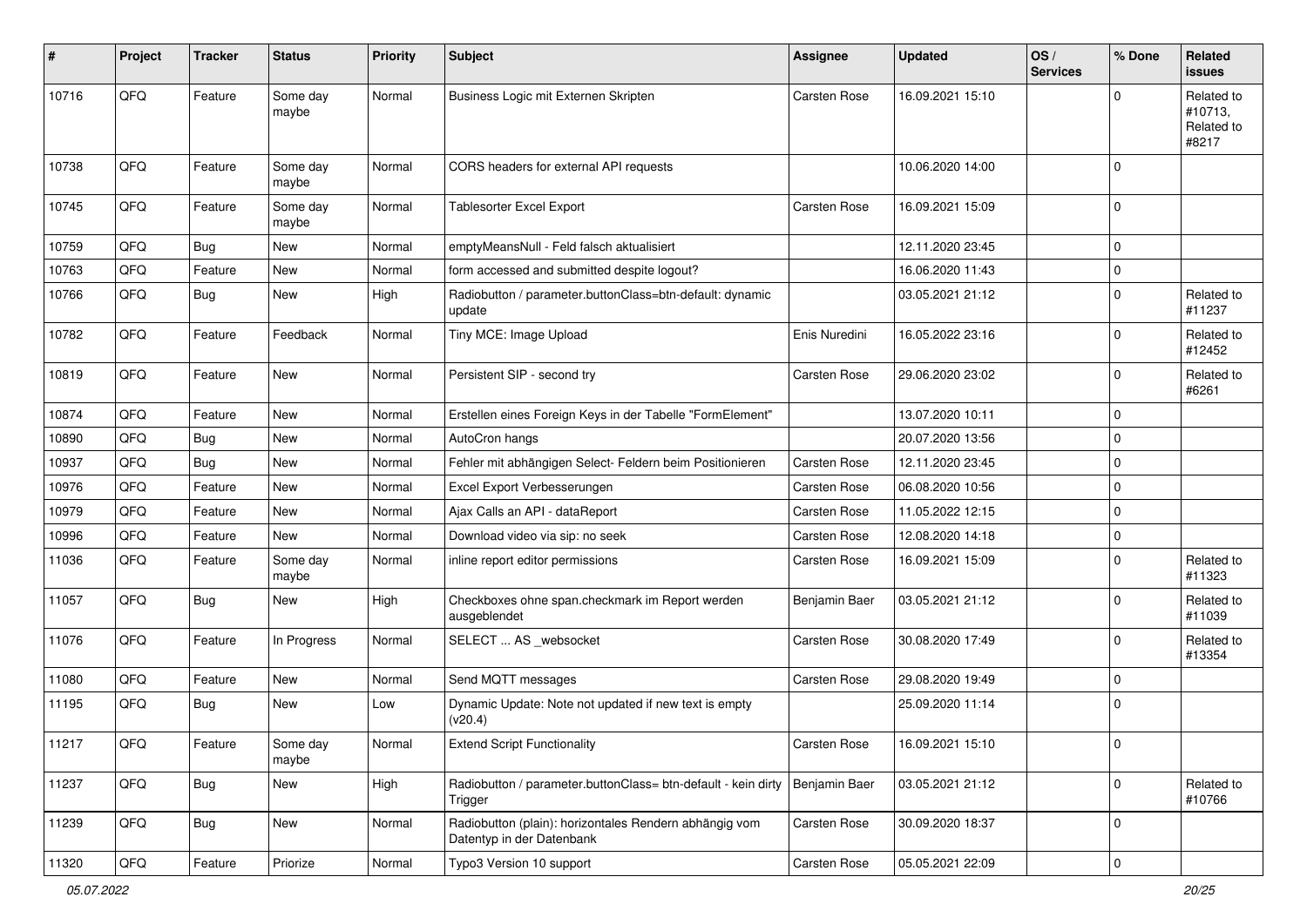| #     | Project | <b>Tracker</b> | <b>Status</b>     | <b>Priority</b> | <b>Subject</b>                                                         | <b>Assignee</b>     | <b>Updated</b>   | OS/<br><b>Services</b> | % Done         | Related<br>issues                                                                                                              |
|-------|---------|----------------|-------------------|-----------------|------------------------------------------------------------------------|---------------------|------------------|------------------------|----------------|--------------------------------------------------------------------------------------------------------------------------------|
| 11322 | QFQ     | Feature        | Some day<br>maybe | Normal          | Form Element JSON - (multiline parameter field)                        | Carsten Rose        | 16.09.2021 15:10 |                        | $\overline{0}$ |                                                                                                                                |
| 11323 | QFQ     | Feature        | Some day<br>maybe | Normal          | Report Frontend Editor Modal + Codemirror                              | <b>Carsten Rose</b> | 16.09.2021 15:10 |                        | $\Omega$       | Related to<br>#11036                                                                                                           |
| 11347 | QFQ     | Bug            | Feedback          | Normal          | If Bedingungen funktionieren nicht korrekt                             | Christoph Fuchs     | 21.03.2021 20:37 |                        | 0              |                                                                                                                                |
| 11460 | QFQ     | Feature        | New               | Normal          | Easier creation of changelog: gitchangelog                             | Carsten Rose        | 12.06.2021 10:20 |                        | $\mathbf 0$    | Related to<br>#13467                                                                                                           |
| 11504 | QFQ     | Feature        | <b>New</b>        | Normal          | Dynamic Update: Button text update for 'Save',' Close' &<br>'Delete'   | Carsten Rose        | 12.11.2020 23:44 |                        | $\overline{0}$ |                                                                                                                                |
| 11516 | QFQ     | Feature        | <b>New</b>        | Normal          | Multi Page Form (Previous/Next Buttons)                                | Carsten Rose        | 16.03.2021 17:52 |                        | 0              |                                                                                                                                |
| 11517 | QFQ     | Bug            | In Progress       | Normal          | extraButtonInfo Broken for multiple FormElements                       | <b>Carsten Rose</b> | 12.05.2022 13:12 |                        | $\mathbf 0$    | Related to<br>#7890,<br>Related to<br>#3811, Has<br>duplicate<br>#10905, Has<br>duplicate<br>#10553, Has<br>duplicate<br>#6779 |
| 11522 | QFQ     | Bug            | <b>New</b>        | Normal          | Aus/Einblenden von Reitern                                             |                     | 13.11.2020 14:58 |                        | $\mathbf 0$    |                                                                                                                                |
| 11523 | QFQ     | Feature        | <b>New</b>        | Normal          | Mit dynamic Update erkennen, ob Upload gemacht wurde                   | <b>Carsten Rose</b> | 13.11.2020 15:07 |                        | $\Omega$       | Related to<br>#9533                                                                                                            |
| 11534 | QFQ     | Feature        | New               | Normal          | Report: Action on selected rows - Table batchprocessing<br>feature     |                     | 18.11.2020 08:15 |                        | $\Omega$       |                                                                                                                                |
| 11535 | QFQ     | Feature        | <b>New</b>        | Normal          | Ability to create SQL columns in frontend QFQ forms                    |                     | 17.11.2020 12:11 |                        | $\mathbf 0$    |                                                                                                                                |
| 11630 | QFQ     | Bug            | Feedback          | High            | Bitte check ob CALL() in 20.11.0 noch so funktioniert wie in<br>20.4.1 | Enis Nuredini       | 28.05.2022 13:45 |                        | $\Omega$       | Related to<br>#11325                                                                                                           |
| 11667 | QFQ     | Bug            | <b>New</b>        | Normal          | MySQL mariadb-server-10.3: Incorrect datetime value                    | <b>Carsten Rose</b> | 03.05.2021 20:48 |                        | $\Omega$       |                                                                                                                                |
| 11668 | QFQ     | Bug            | New               | Normal          | Play function.sql - problem with mysql                                 | <b>Carsten Rose</b> | 03.05.2021 20:48 |                        | $\mathbf 0$    |                                                                                                                                |
| 11695 | QFQ     | <b>Bug</b>     | <b>New</b>        | Normal          | MultiForm required FE Error                                            | Carsten Rose        | 04.12.2020 13:34 |                        | $\Omega$       |                                                                                                                                |
| 11702 | QFQ     | Feature        | New               | Normal          | HTML Special Char makes no sense for 'allbut' if '&' is<br>forbidden   | <b>Carsten Rose</b> | 07.12.2021 16:35 |                        | $\Omega$       | Related to<br>#5112,<br>Related to<br>#14320                                                                                   |
| 11715 | QFG     | <b>Bug</b>     | New               | Normal          | acceptZeroAsRequired and requiredOffButMark do not<br>coincide         |                     | 08.12.2020 12:13 |                        | $\mathbf 0$    |                                                                                                                                |
| 11716 | QFQ     | Feature        | New               | Normal          | Form an beliebiger Stelle im Report anzeigen                           |                     | 09.12.2020 09:47 |                        | 0              |                                                                                                                                |
| 11747 | QFQ     | Feature        | New               | Normal          | Maintenance Page with Redirect                                         | Carsten Rose        | 03.05.2021 20:47 |                        | $\mathbf 0$    | Related to<br>#11741                                                                                                           |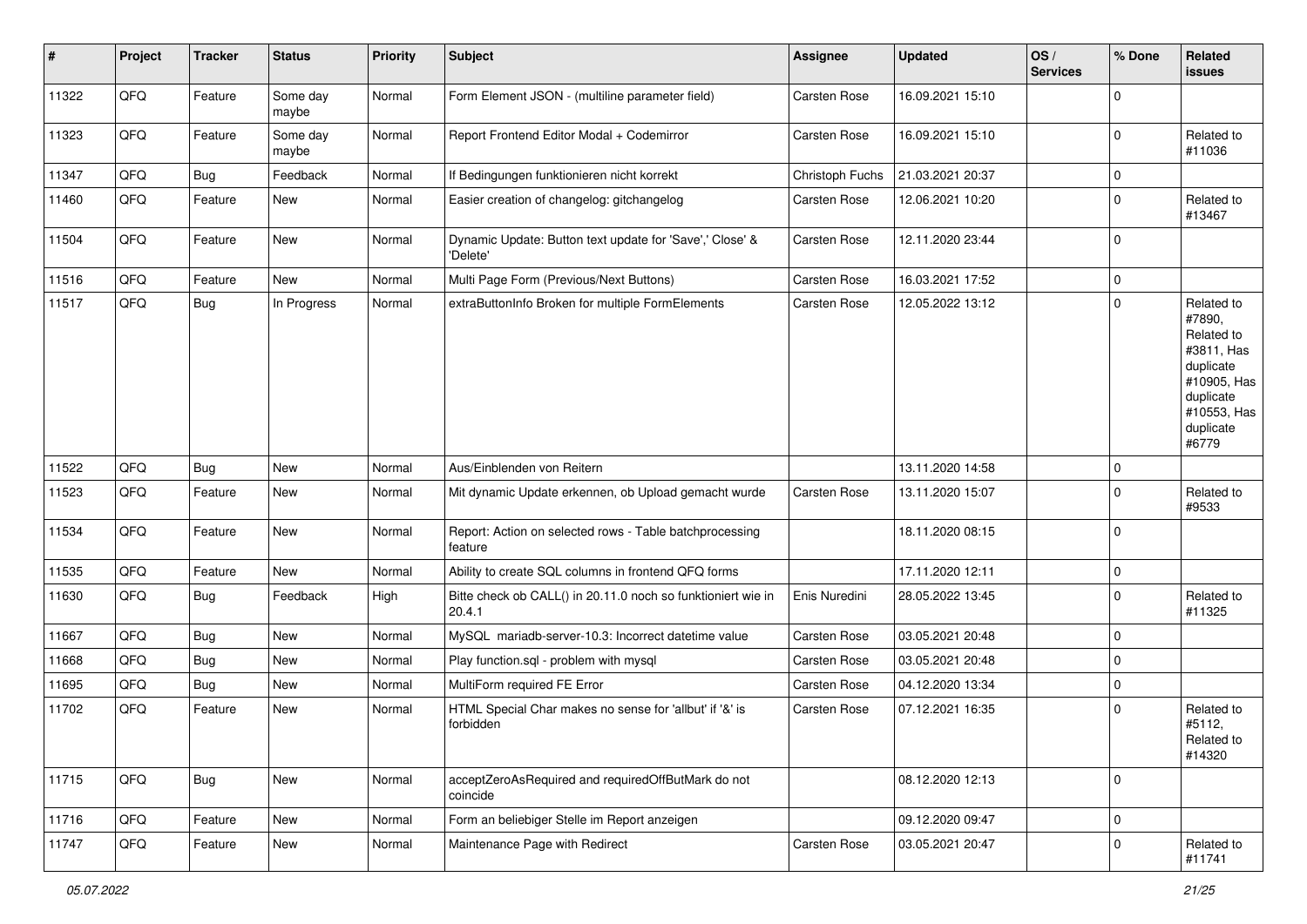| #     | Project | <b>Tracker</b> | <b>Status</b> | <b>Priority</b> | <b>Subject</b>                                                                                                      | <b>Assignee</b>                                        | <b>Updated</b>      | OS/<br><b>Services</b> | % Done      | Related<br><b>issues</b>                      |                      |
|-------|---------|----------------|---------------|-----------------|---------------------------------------------------------------------------------------------------------------------|--------------------------------------------------------|---------------------|------------------------|-------------|-----------------------------------------------|----------------------|
| 11752 | QFQ     | Bug            | New           | Normal          | checkbox renders multiple input elements with same name                                                             | <b>Carsten Rose</b>                                    | 17.12.2020 14:58    |                        | $\Omega$    | Related to<br>#11750                          |                      |
| 11775 | QFQ     | Feature        | <b>New</b>    | Normal          | Subrecord Tooltip pro Feld                                                                                          | <b>Carsten Rose</b>                                    | 18.12.2020 15:22    |                        | $\Omega$    | Related to<br>#11955                          |                      |
| 11850 | QFQ     | Feature        | <b>New</b>    | Urgent          | Wizard Form: basierend auf einer Tabelle eine Form<br>anlegen.                                                      |                                                        | 03.05.2021 21:12    |                        | $\Omega$    | Blocked by<br>#8082                           |                      |
| 11892 | QFQ     | Feature        | New           | Normal          | tablesorter: columns with links are hard to order - new<br>qualifier 'Y: <ord>'</ord>                               | Enis Nuredini                                          | 23.03.2022 09:22    |                        | 0           |                                               |                      |
| 11893 | QFQ     | Feature        | New           | High            | Broken SIP: a) only report one time, b) only report in main<br>column                                               | <b>Carsten Rose</b>                                    | 12.05.2021 12:13    |                        | $\Omega$    | Related to<br>#12532,<br>Related to<br>#14187 |                      |
| 11955 | QFQ     | Feature        | <b>New</b>    | Normal          | subrecord: new title option to set <th> attributes - e.g. to<br/>customize tablesorter options.</th>                | attributes - e.g. to<br>customize tablesorter options. | <b>Carsten Rose</b> | 03.05.2021 20:47       |             | $\Omega$                                      | Related to<br>#11775 |
| 11980 | QFQ     | Feature        | In Progress   | Normal          | protected verzeichnis MUSS geschützt werden                                                                         | <b>Carsten Rose</b>                                    | 07.09.2021 13:30    |                        | $\mathbf 0$ |                                               |                      |
| 12023 | QFQ     | Feature        | New           | Normal          | MySQL Stored Precdure: QDECODESPECIALCHAR()                                                                         | <b>Carsten Rose</b>                                    | 16.02.2021 11:16    |                        | $\Omega$    | Related to<br>#12022                          |                      |
| 12024 | QFQ     | Feature        | New           | Normal          | Excel Export: text columns by default decode<br>htmlspeciachar()                                                    | <b>Carsten Rose</b>                                    | 17.02.2021 23:55    |                        | $\Omega$    | Related to<br>#12022                          |                      |
| 12038 | QFQ     | Feature        | New           | Normal          | a) STORE_VAR: filenameOnlyStripUniq, b) SP:<br>QSTRIPUNIQ()                                                         |                                                        | 17.02.2021 23:55    |                        | 0           |                                               |                      |
| 12039 | QFQ     | Feature        | <b>New</b>    | Normal          | Missing htmlSpecialChar() in pre processing on form submit                                                          |                                                        | 18.02.2021 00:09    |                        | $\Omega$    | Related to<br>#14320                          |                      |
| 12040 | QFQ     | Bug            | New           | Normal          | FE Mode 'hidden' für zwei FEs auf einer Zeile                                                                       | <b>Carsten Rose</b>                                    | 18.02.2021 10:13    |                        | $\mathbf 0$ |                                               |                      |
| 12045 | QFQ     | Bug            | New           | Normal          | templateGroup afterSave FE: Aufruf ohne<br>sglHonorFormElements funktioniert nicht                                  | Carsten Rose                                           | 18.02.2021 16:33    |                        | $\mathbf 0$ |                                               |                      |
| 12066 | QFQ     | Bug            | New           | High            | enterAsSubmit: Forward wird nicht ausgeführt                                                                        | Enis Nuredini                                          | 29.05.2022 09:23    |                        | $\mathbf 0$ |                                               |                      |
| 12109 | QFQ     | Feature        | <b>New</b>    | Normal          | Donwload Link: Plain, SIP, Persistent Link, Peristent SIP -<br>new notation                                         | Carsten Rose                                           | 03.05.2021 20:45    |                        | $\mathbf 0$ | Related to<br>#12085                          |                      |
| 12119 | QFQ     | Feature        | <b>New</b>    | Normal          | AS paged: error message missing if there ist no 'r' argument.                                                       | Carsten Rose                                           | 03.05.2021 20:51    |                        | $\Omega$    |                                               |                      |
| 12133 | QFQ     | Bug            | <b>New</b>    | Normal          | NPM, phpSpreadSheet aktualisieren                                                                                   | <b>Carsten Rose</b>                                    | 15.03.2021 09:04    |                        | $\mathbf 0$ |                                               |                      |
| 12135 | QFQ     | Feature        | New           | Normal          | Subrecord: Notiz                                                                                                    |                                                        | 24.04.2021 16:58    |                        | $\mathbf 0$ |                                               |                      |
| 12146 | QFQ     | Feature        | New           | Normal          | Autocron Job: Anzeigen wann der naechste Job ausgefuehrt   Carsten Rose<br>wird, resp das er nicht ausgefuehrt wird |                                                        | 15.03.2021 15:23    |                        | 0           |                                               |                      |
| 12156 | QFQ     | Feature        | New           | Normal          | Form: Optional disable 'leave page'                                                                                 |                                                        | 03.05.2021 20:45    |                        | $\mathbf 0$ |                                               |                      |
| 12162 | QFQ     | Feature        | New           | Normal          | FE.type=sendmail: personalized mailing (several mails) via<br>template                                              | Carsten Rose                                           | 03.05.2021 20:45    |                        | 0           |                                               |                      |
| 12163 | QFQ     | Feature        | New           | Normal          | Checkbox: table wrap                                                                                                | Carsten Rose                                           | 03.05.2021 20:51    |                        | $\mathbf 0$ |                                               |                      |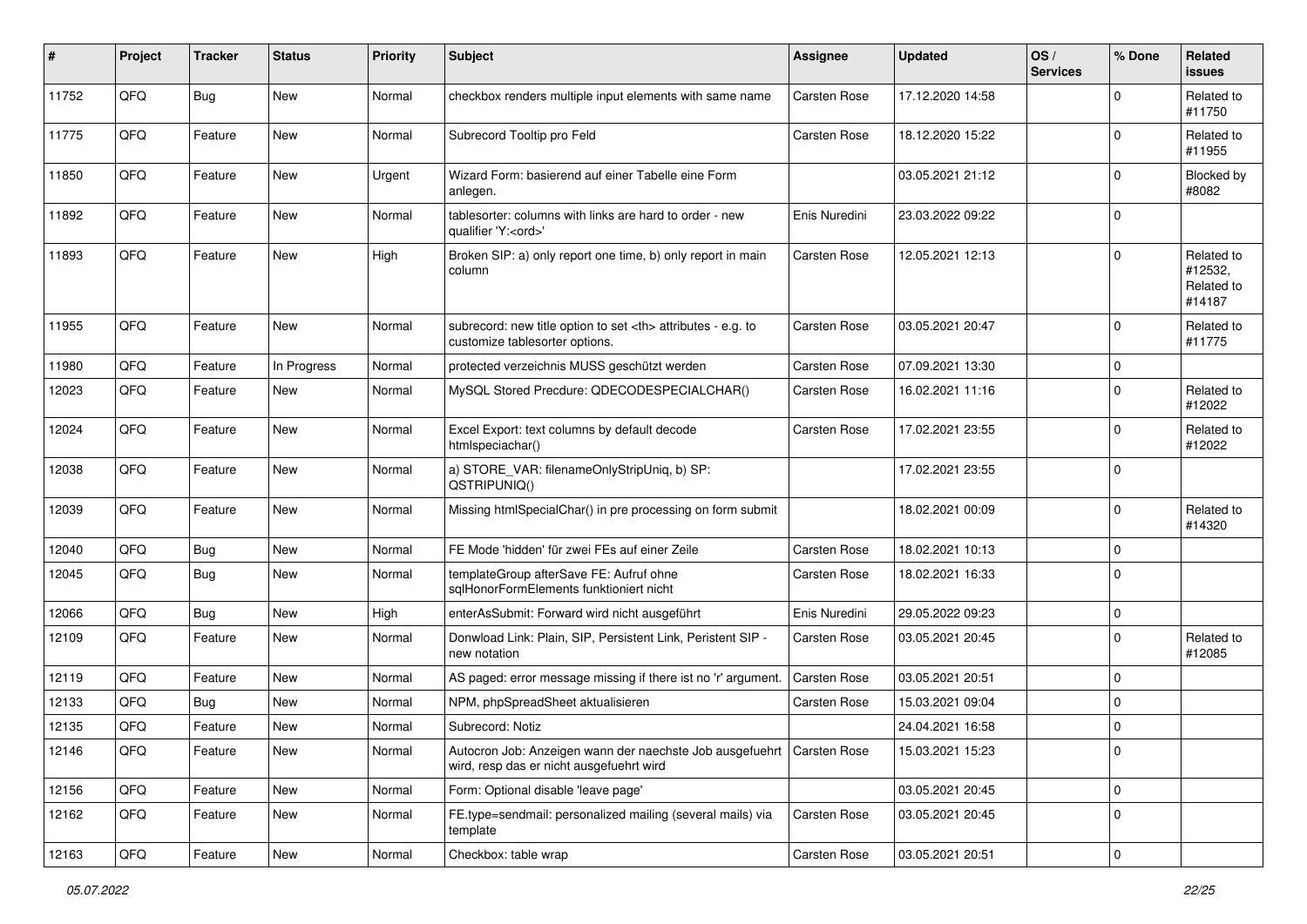| $\sharp$ | Project | <b>Tracker</b> | <b>Status</b>     | <b>Priority</b> | Subject                                                                                                        | <b>Assignee</b>     | <b>Updated</b>   | OS/<br><b>Services</b> | % Done      | Related<br><b>issues</b>                                                    |
|----------|---------|----------------|-------------------|-----------------|----------------------------------------------------------------------------------------------------------------|---------------------|------------------|------------------------|-------------|-----------------------------------------------------------------------------|
| 12186    | QFQ     | Feature        | New               | High            | TinyMCE Config für Objekte                                                                                     | Carsten Rose        | 07.12.2021 17:19 |                        | $\Omega$    | <b>Blocks</b><br>#12632                                                     |
| 12187    | QFQ     | Bug            | New               | Normal          | Trigger FormAsFile() via Report: probably problem with multi<br>DB setup                                       | <b>Carsten Rose</b> | 20.03.2021 21:20 |                        | 0           |                                                                             |
| 12262    | QFQ     | Feature        | ToDo              | Normal          | Form buttons on top: more customable                                                                           | Enis Nuredini       | 17.06.2022 10:44 |                        | $\Omega$    | Related to<br>#13945, Has<br>duplicate<br>#4046, Has<br>duplicate<br>#10080 |
| 12269    | QFQ     | Feature        | New               | Normal          | 2FA - Login                                                                                                    | Carsten Rose        | 03.05.2021 20:45 |                        | $\Omega$    |                                                                             |
| 12315    | QFQ     | Feature        | Some day<br>maybe | Normal          | Form History (Diffs) / Backups                                                                                 | <b>Carsten Rose</b> | 16.09.2021 15:10 |                        | $\mathbf 0$ |                                                                             |
| 12325    | QFQ     | Bug            | Priorize          | Normal          | MultiDB form.dblndex not working for report syntax                                                             | <b>Carsten Rose</b> | 07.09.2021 13:37 |                        | $\Omega$    | Related to<br>#12145,<br>Related to<br>#12314                               |
| 12327    | QFQ     | Bug            | New               | Normal          | Copy to clipboard: Glyphicon can not be changed                                                                | <b>Carsten Rose</b> | 27.12.2021 17:59 |                        | $\mathbf 0$ |                                                                             |
| 12330    | QFQ     | Feature        | New               | Normal          | Copy to input field / text area / TinyMCE                                                                      | <b>Carsten Rose</b> | 07.04.2021 09:01 |                        | $\mathbf 0$ |                                                                             |
| 12337    | QFQ     | Feature        | Some day<br>maybe | Normal          | Database.php: better caching                                                                                   | <b>Carsten Rose</b> | 16.09.2021 15:10 |                        | $\Omega$    |                                                                             |
| 12395    | QFQ     | <b>Bug</b>     | ToDo              | High            | QFQ Function: Result two times shown                                                                           | <b>Carsten Rose</b> | 18.02.2022 08:59 |                        | $\Omega$    |                                                                             |
| 12400    | QFQ     | Feature        | <b>New</b>        | Normal          | Tutorial ist in QFQ Doku, Wird in der Suche gefunden, es<br>gibt aber kein Menupunkt - Inhalt ueberpruefen     | <b>Carsten Rose</b> | 03.05.2021 20:45 |                        | 0           |                                                                             |
| 12412    | QFQ     | Feature        | New               | Normal          | Action/Escape qualifier 'e' (empty), '0': if given, an empty<br>string (or '0') will be treated as 'not found' | <b>Carsten Rose</b> | 08.05.2021 09:40 |                        | $\Omega$    | Related to<br>#12413,<br>Related to<br>#10012                               |
| 12413    | QFQ     | Feature        | New               | Normal          | STORE_TYPO3: enhance for {{be_users.email:T}},<br>{{fe users.email:T}}                                         | <b>Carsten Rose</b> | 03.05.2021 20:45 |                        | $\Omega$    | Related to<br>#12412,<br>Related to<br>#10012                               |
| 12439    | QFQ     | Feature        | In Progress       | Normal          | TinyMCE Paste from Word & Character Count/Limit                                                                | <b>Carsten Rose</b> | 05.05.2021 22:15 |                        | $\mathbf 0$ |                                                                             |
| 12452    | QFQ     | Feature        | Priorize          | Normal          | BaseURL: alsways with '/' at the end                                                                           | Carsten Rose        | 19.06.2022 13:45 |                        | $\Omega$    | Related to<br>#10782                                                        |
| 12463    | QFQ     | <b>Bug</b>     | ToDo              | High            | QFQ Function: 'function' and 'sql' on same level - output of<br>sql is shown two times.                        | Carsten Rose        | 15.12.2021 16:31 |                        | $\mathbf 0$ |                                                                             |
| 12465    | QFQ     | Feature        | New               | Normal          | QFQ Function: use in FE to fill StoreRecord                                                                    | Carsten Rose        | 05.05.2021 21:58 |                        | $\mathbf 0$ |                                                                             |
| 12468    | QFQ     | <b>Bug</b>     | New               | Urgent          | Form: update Form.title after save                                                                             | Carsten Rose        | 03.05.2021 21:12 |                        | $\mathbf 0$ |                                                                             |
| 12474    | QFQ     | Feature        | New               | Normal          | Check BaseConfigURL if it is given and the the last char is '/'                                                | <b>Carsten Rose</b> | 03.05.2021 20:45 |                        | $\mathbf 0$ |                                                                             |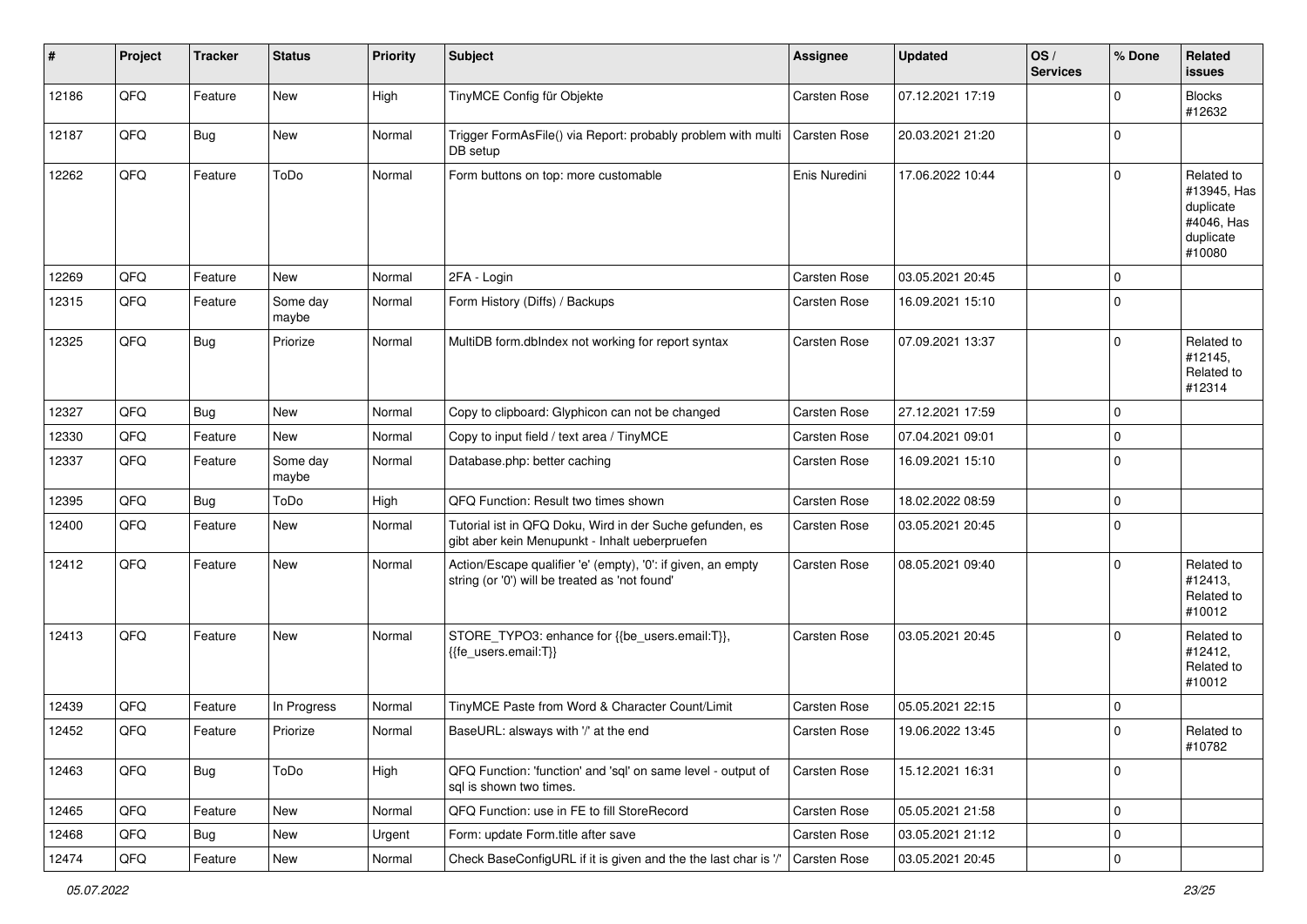| #     | Project | <b>Tracker</b> | <b>Status</b>     | <b>Priority</b> | <b>Subject</b>                                                                                                                                      | Assignee            | <b>Updated</b>   | OS/<br><b>Services</b> | % Done      | Related<br><b>issues</b>                                              |
|-------|---------|----------------|-------------------|-----------------|-----------------------------------------------------------------------------------------------------------------------------------------------------|---------------------|------------------|------------------------|-------------|-----------------------------------------------------------------------|
| 12476 | QFQ     | Feature        | New               | Normal          | clearMe: a) should trigger 'dirty', b) sticky on textarea resize                                                                                    | Benjamin Baer       | 04.01.2022 08:40 |                        | $\Omega$    | Related to<br>#9528                                                   |
| 12477 | QFQ     | Feature        | <b>New</b>        | Normal          | Support for refactoring: Form, FormElement, diverse<br>Tabellen/Spalten, tt-content Records                                                         | <b>Carsten Rose</b> | 03.05.2021 20:45 |                        | $\Omega$    |                                                                       |
| 12480 | QFQ     | Feature        | New               | Normal          | If QFQ upgrade is running, block further request                                                                                                    | <b>Carsten Rose</b> | 03.05.2021 20:45 |                        | $\mathbf 0$ |                                                                       |
| 12490 | QFQ     | Feature        | <b>New</b>        | Normal          | Loading Plugins in QFQ - see what tinymce does. (lazy<br>loading)                                                                                   | Benjamin Baer       | 08.06.2022 10:37 |                        | $\Omega$    | Related to<br>#12611,<br>Related to<br>#10013,<br>Related to<br>#7732 |
| 12503 | QFQ     | Feature        | Priorize          | Normal          | Detect dangerous UPDATE statement with missing WHERE                                                                                                | <b>Carsten Rose</b> | 05.05.2021 22:09 |                        | $\Omega$    |                                                                       |
| 12504 | QFQ     | Feature        | Priorize          | Normal          | sql.log: report fe.id                                                                                                                               | <b>Carsten Rose</b> | 05.05.2021 22:09 |                        | $\mathbf 0$ |                                                                       |
| 12508 | QFQ     | <b>Bug</b>     | In Progress       | High            | gfg Form: sendMail                                                                                                                                  | Karin Niffeler      | 19.03.2022 17:48 |                        | $\Omega$    |                                                                       |
| 12512 | QFQ     | <b>Bug</b>     | <b>New</b>        | Normal          | Some MySQL Installation can't use 'stored procedures'                                                                                               | <b>Carsten Rose</b> | 19.03.2022 17:48 |                        | $\Omega$    |                                                                       |
| 12513 | QFQ     | <b>Bug</b>     | <b>New</b>        | High            | Implement server side check of maxlength                                                                                                            | Carsten Rose        | 07.12.2021 17:19 |                        | $\Omega$    |                                                                       |
| 12520 | QFQ     | Bug            | New               | Normal          | Switch FE User: still active even FE User session expired                                                                                           | Carsten Rose        | 19.03.2022 17:48 |                        | $\mathbf 0$ |                                                                       |
| 12532 | QFQ     | Feature        | <b>New</b>        | High            | SIP-Parameter bei Seitenaufruf in Browser-Console<br>anzeigen                                                                                       | <b>Carsten Rose</b> | 07.12.2021 17:19 |                        | $\Omega$    | Related to<br>#11893,<br>Related to<br>#14187                         |
| 12544 | QFQ     | Feature        | <b>New</b>        | High            | a) ' AS _link' new also as ' AS _format', b) sortierung via<br>'display: none;', c) ' format' benoeitgt nicht zwingend<br>u/U/p/m/z/d               | <b>Carsten Rose</b> | 14.12.2021 16:03 |                        | $\Omega$    |                                                                       |
| 12545 | QFQ     | Bug            | New               | Urgent          | sql.log not created / updated                                                                                                                       | <b>Carsten Rose</b> | 14.12.2021 16:02 |                        | $\mathbf 0$ |                                                                       |
| 12546 | QFQ     | Bug            | Feedback          | Normal          | Branch 'Development' - Unit Tests mit dirty workaround<br>angepasst                                                                                 | Carsten Rose        | 19.03.2022 17:48 |                        | $\Omega$    |                                                                       |
| 12556 | QFQ     | Feature        | <b>New</b>        | Normal          | Pills Title: colored = static or dynamic on allrequiredgiven                                                                                        | Benjamin Baer       | 19.03.2022 17:49 |                        | $\Omega$    |                                                                       |
| 12581 | QFQ     | Bug            | New               | Normal          | Form.forward=close: Record 'new' in new browser tab ><br>save (& close) >> Form is not reloaded with new created<br>record id and stays in mode=new | <b>Carsten Rose</b> | 19.03.2022 17:48 |                        | $\mathbf 0$ |                                                                       |
| 12603 | QFQ     | Feature        | <b>New</b>        | Normal          | Dropdown (Select), Radio, checkbox:<br>itemListAlways={{!SELECT key, value}}                                                                        | <b>Carsten Rose</b> | 19.03.2022 17:47 |                        | $\Omega$    |                                                                       |
| 12611 | QFQ     | Feature        | Some day<br>maybe | Normal          | Refactoring: Bootstrap with Lazy Loading                                                                                                            | <b>Carsten Rose</b> | 08.06.2022 10:37 |                        | $\Omega$    | Related to<br>#12490,<br>Related to<br>#10013,<br>Related to<br>#7732 |